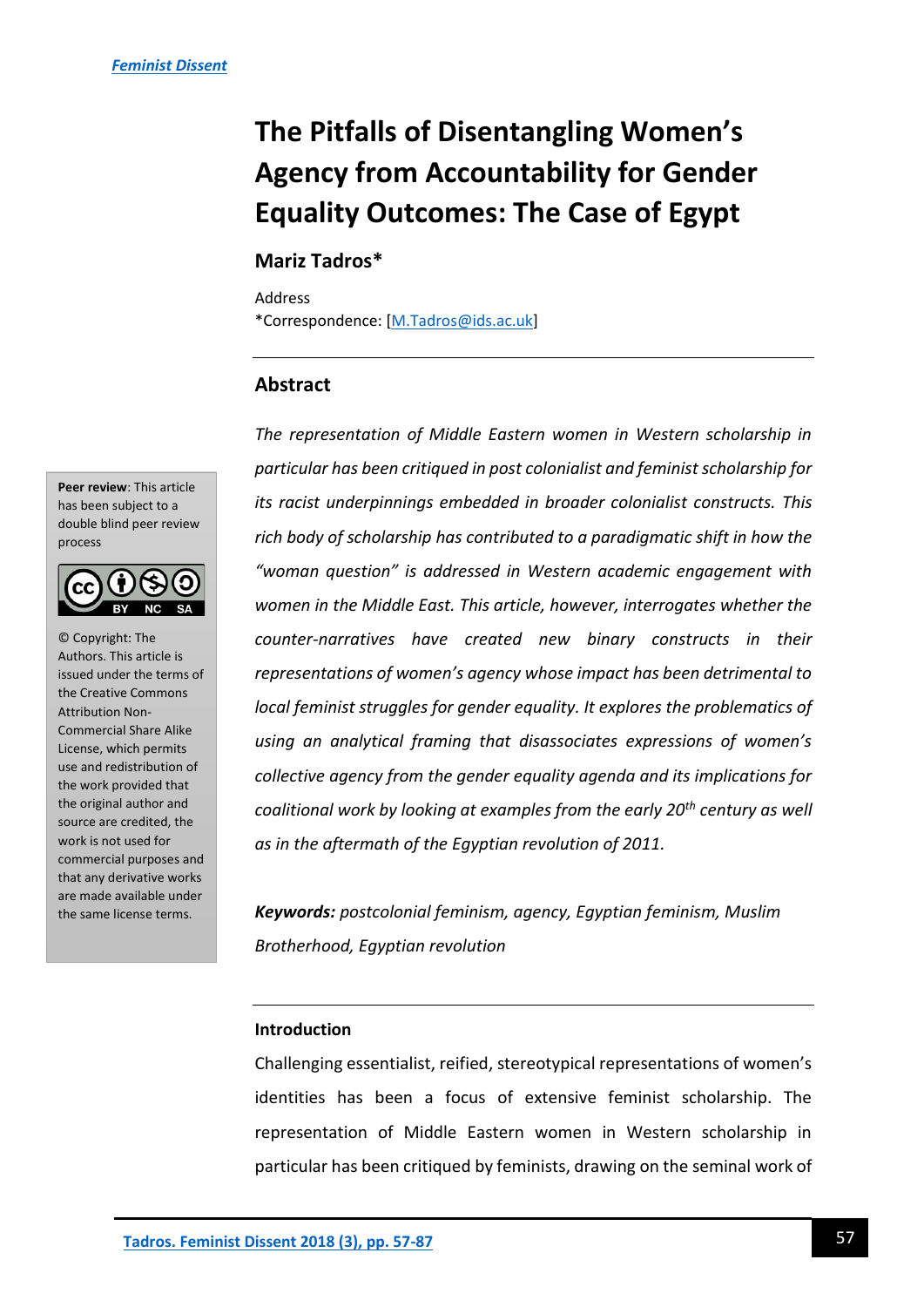Edward Said, for its racist underpinnings embedded in broader colonialist constructs. Feminist and post-colonial scholarly endeavours to challenge these power hierarchies have assumed many forms including: exposing the disconnect between transnational feminist enterprises and women's realities on the ground (Abu-Lughod, 2013; El Mahdi, 2010); critiquing Western normative assumptions informing interpretive frameworks for understanding women's expressions of agency (Mahmood, 2012); and celebrating what are considered alternative framings of women's agency (Osman, 2003; Maumoon, 1999; Cooke, 2001).

These three strands of work have contributed in major ways to a paradigmatic shift in how the "woman question" is addressed both in discourse analysis as well as in empirically based work. This article, however, interrogates whether the counter-narratives have created new binary constructs in their representations whose impact has been detrimental to local feminist struggles for gender equality. The article does not attempt to engage with the many complex and nuanced contentions made in this rich scholarship. Rather, drawing on representations of women's identities and roles in Egypt at two historical junctures, it makes two propositions on how this work has affected constructs of local feminist agency and gender equality struggles.

The first proposition put forward by the author here is that unpacking the genealogy of binary constructs of the indigenous/Western, pious/secular suggests that their foundation lies not only in Western ideological projects, but also in nationalist and Islamist political projects. This paper argues that while the former binary of indigeneous/Western served to re-enforce Western supremacy, the latter binary of pious/secular served not only to enforce patriarchal privilege but to actively mobilise for the destruction of local Egyptian feminist agency. The second proposition is that while women's agency cannot be reduced to accountability for contributing to or undermining the women's rights agenda, it cannot be entirely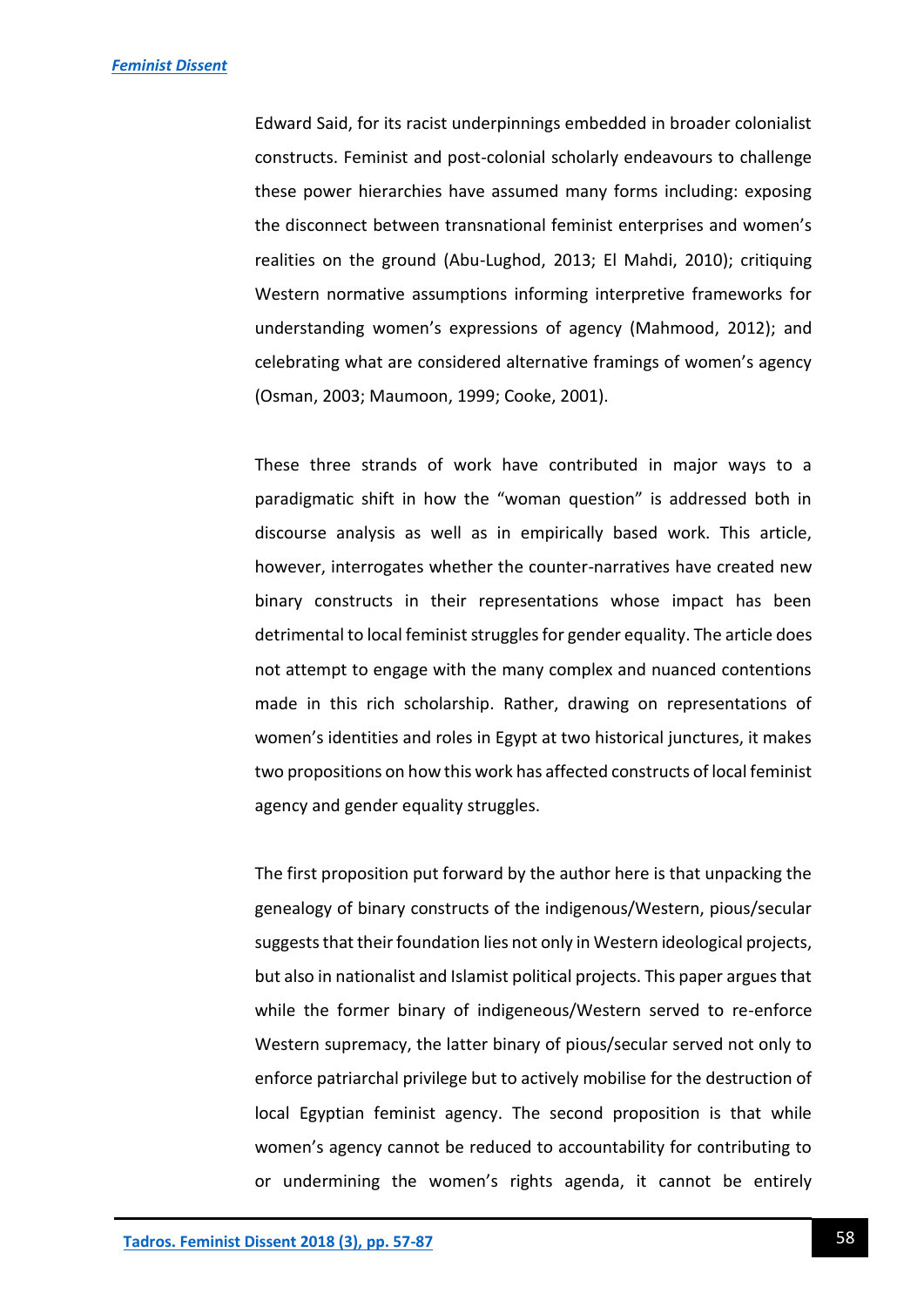disentangled from it either. The argument here is that examining the myriad expressions of women's collective agency independently of their impact on women's rights in a country more broadly is highly dangerous in justifying or overlooking policies and practices that circumscribe women's rights.

The article commences with unpacking essentialised identities and how they particularly apply to the case of Egypt. It explores the conundrum of displacing one hegemonic regime of truth whilst avoiding creating another that also creates supremacies that are destructive in and of themselves. In the second part, I will look more specifically at the Muslim Brotherhood (MB)'s discourse on local feminist movements, and binary constructions and implications for gender equality struggles in the earlier parts of the  $20<sup>th</sup>$  century. In the third part, I will examine another struggle - a century later - following the Egyptian revolution of 2011, around what a new social contract should entail for gender justice. I will explore the problematics of using an analytical framing that disassociates expressions of women's collective agency from the gender equality agenda and its implications for coalitional work.

# **Interpretive Frameworks for Challenging Essentialised Women's Identities: Opportunities and Pitfalls**

There is a rich literature unpacking the power dynamics inherent in essentialised and reified constructs of identity. Anne Phillips highlighted four distinct meanings of essentialisms in her seminal work *Gender and Culture* (2010). The first form of essentialism attributes certain characteristics to all individuals subsumed within a particular category, e.g. all women are caring. It is the kind of essentialism that produces stereotyping of individuals. The second type of essentialism is the reification of attributes of a group for example where culture becomes the 'explanation of everything members of a culture do or say' (Phillips 2010, p. 77). The third form of reification is in creating new categories to counter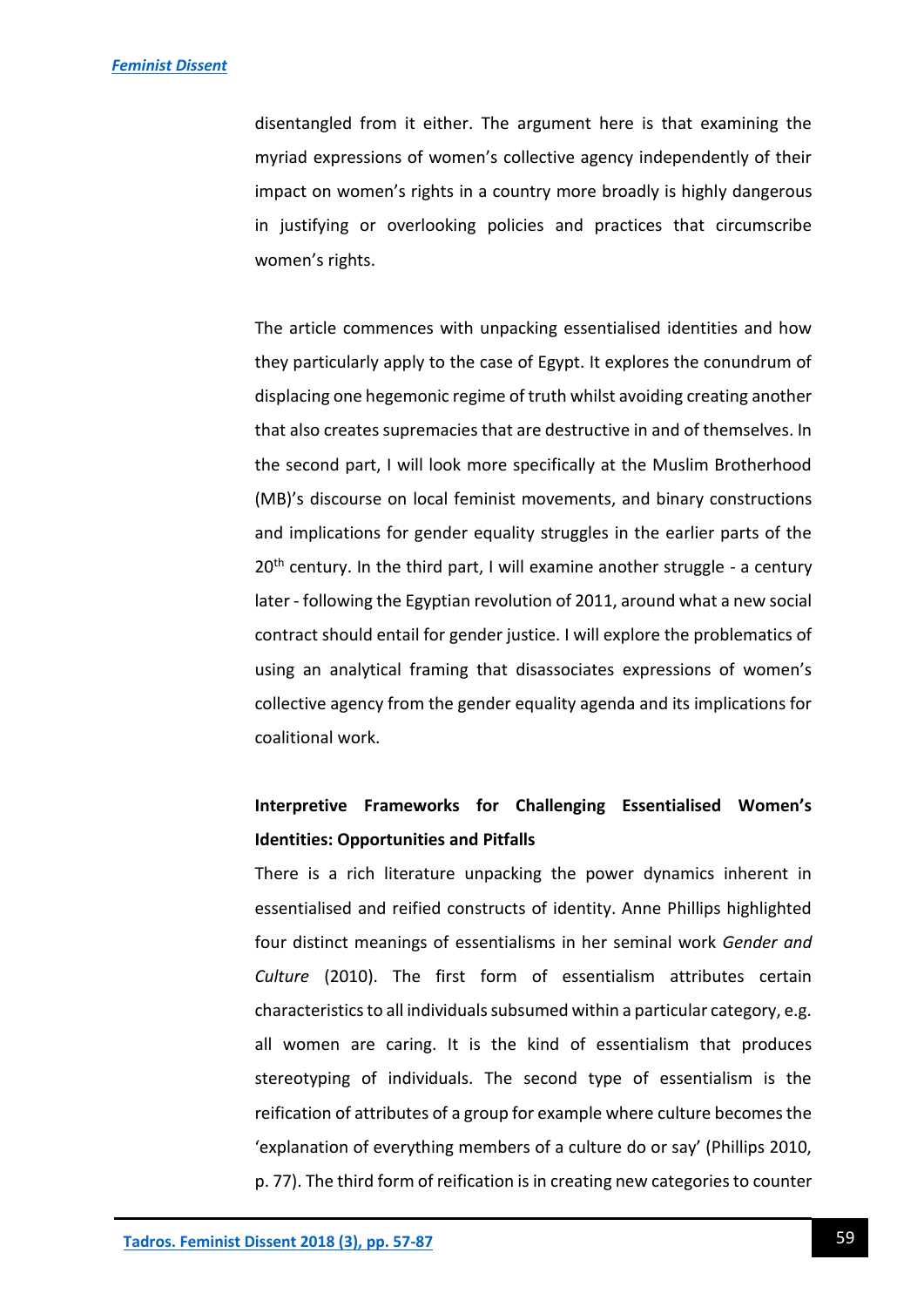the first two kinds of essentialisms inadvertently overlooking difference within. This would apply to forms of feminism which, in a bid to challenge gender hierarchies, entailed collective organisation around championing "women's interests" without recognising the intersectionality of identities and agendas. For example, the assumptions that underpinned a certain kind of feminism that was informed by the Western, heterosexual white middle class woman, without recognition of how differences across class, religion, race, and sexuality diverged from this. The fourth kind of essentialism is a more totalising kind, which entails policing of a particular category. Such an essentialism treats its supposedly shared characteristics as defining ones which cannot be questioned or modified, e.g. are you really a feminist when you believe in x or y etc. (Phillips 2010, p. 81). At all of those moments when you are told you are not 'really' Indian/workingclass/a feminist/a Trotsyist/whatever, there is a kind of categorical coercion at work. You are being refused your own self-definition because you lack some attribute deemed an essential component of the category you have tried to claim, explained Phillips (2010, p. 81) by way of example. In challenging binary constructs and their reified underpinnings, it is the third kind of essentialism that we see at work in the case study below how in the bid to challenge essentialisms about women in the Middle East, new ones were created that overlooked the intersecting identities and agendas at work at the local level.

The rich body of work from feminism and post-colonialist studies has cumulatively contributed to a number of important inroads in how we approach the complex subject of identities and relationships in various contexts, most importantly, the need to avoid reified identities, binaries of "us and them" and their corollaries such as Northern versus Southern, Western versus Eastern and the central importance of reflexivity in interrogating our normative framings and their methodologies. However, in this article I interrogate whether these important scholarly inroads, as enriching as they are, have created other new problematic binaries and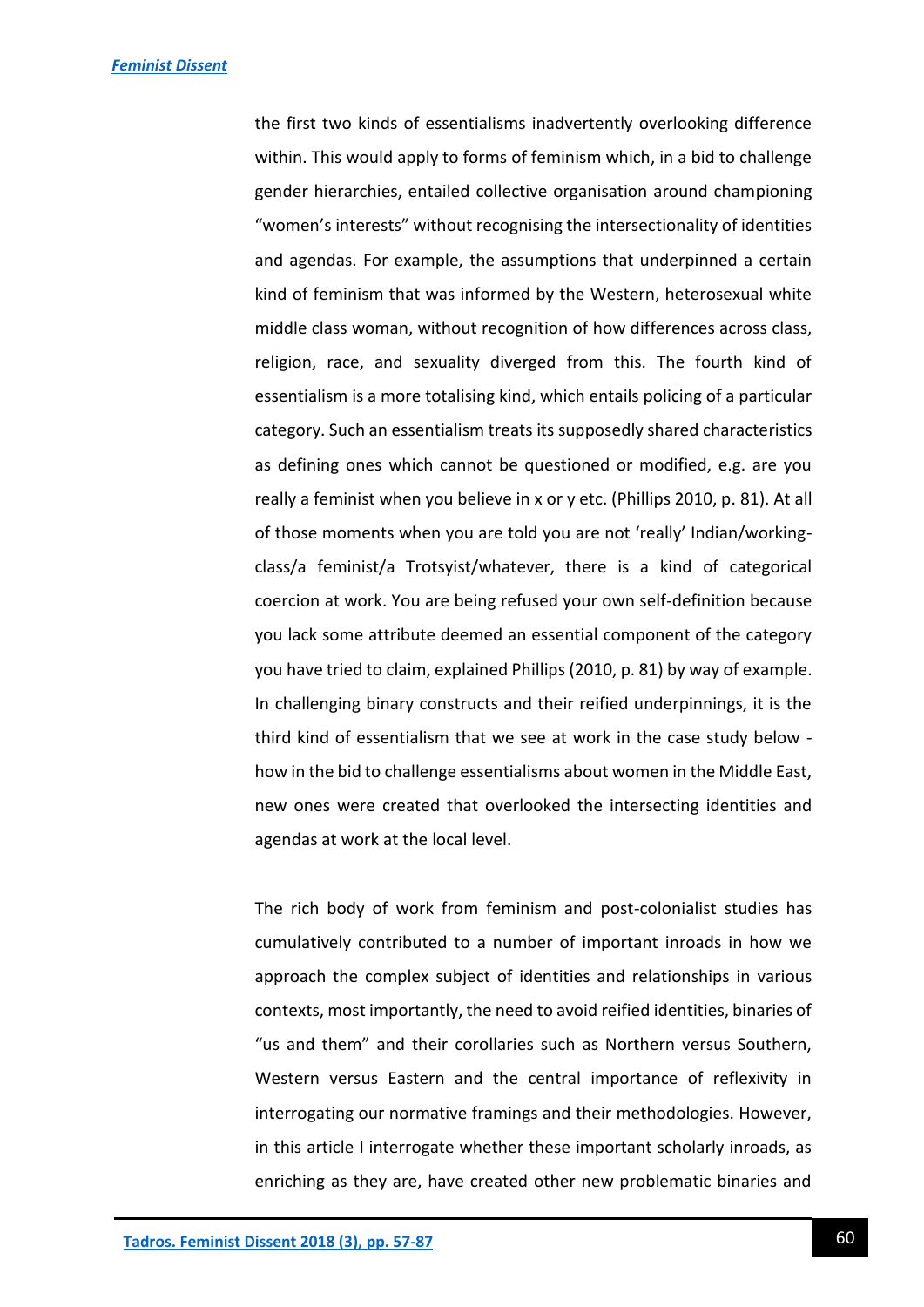categorisations. The intention here is neither to "undo" the displacement of earlier Westocentric (and in some cases racist) constructs of women's agency in the Middle East, nor to downplay these constructs' continued significance for Western settings, in which some groups have attacked Muslims and Arabs. It is, however, to press for recognition of, firstly, how they have contributed directly or indirectly to another form of reification, that of the vilification of local feminist individuals and organisations as 'Western, elite, secular, disconnected' by local power holders opposed to women's rights in contexts such as Egypt (and other contexts as evident from this volume). Second, the case study here exposes how the wellmeaning Western scholarly paradigmatic shift that highlighted the positive contribution of pious women's movements has ignored the question of accountability outcomes for gender equality locally.

Perhaps a good place to start is the author's standpoint and its implications for epistemological approaches to the case studies presented here. This author identifies herself as an Egyptian feminist. By feminist, I mean I am politically committed to redressing intersecting inequalities along the lines of gender, class, religion, geographic background and other identifiers that entrench power hierarchies which distort our humanity and perpetuate injustices. From a positionality point of view, this has given me access as an insider with feminist individuals, organisations and campaigns, enabling me to undertake both formal and informal interviews, be privy to internal documents, and engage in activities as a participant observer (see Tadros, 2016). In engaging with representatives from Islamist movements, I have been able to undertake formal interviews as well as have access to a vast amount of secondary literature on thematic issues, narratives on the history of the movement and the country, as well as some of the sources of instruction shared with the rank and file (see Tadros, 2012). I have also been treated as an outsider, however, especially on account of being a non-Muslim (Coptic) woman, for example, blocking my participation in religious instruction classes in the mosques or in internal member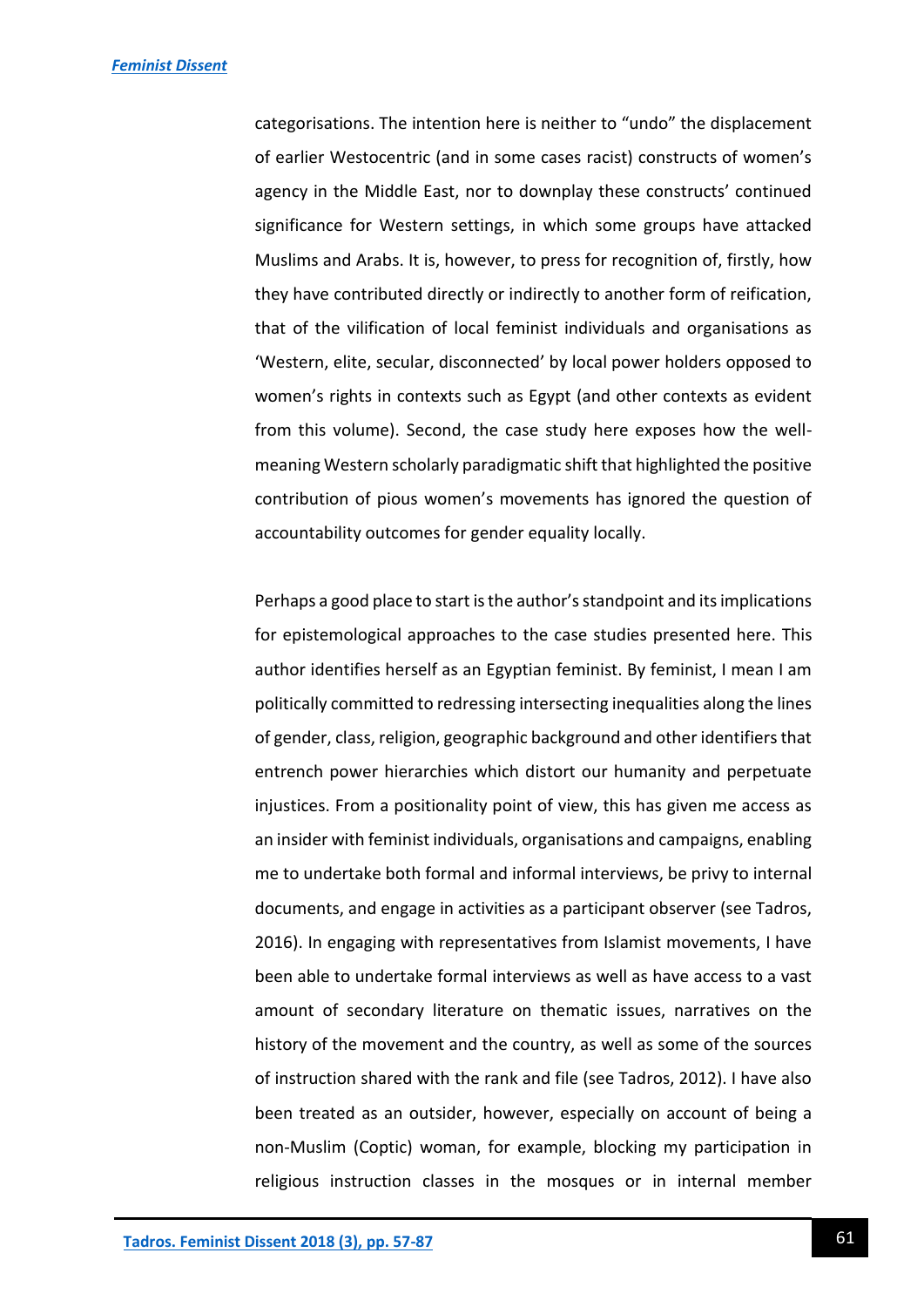meetings of Islamic movements. Consequently, my analysis here is not so much on the institutional dynamics within both movements vis-à-vis questions of expressions and pathways of agency, rather it is more specific to the relationship between representations of binary framings, political projects and gender equality outcomes. The pitting of the secularists and religionists has taken different forms. The first a framing of the grassroots, authentic versus a Westernised/elitist. For example, in *Do Muslim Women need Saving*, Abu-Lughod (2013) contrasts the priority issues of local feminist organisations in Egypt with those of women in a poor rural context that she visits. She perceives of these feminist organisations as corollaries of Western transnational feminist networks. In Cairo, she notes,

the women's rights industry creates careers, channels funds, inspires commitments, gives credibility to new actors, creates and disrupts social networks, and legitimizes intellectual and political frameworks and ideals. Women's rights provide a conduit for foreign intervention and government involvement in ordering the daily lives of both the middle classes and those at the margins. (Abu-Lughod 2013, p. 171).

That some women's (and human rights) organisations have suffered from a focus on policy at the expense of building local constituencies is undoubtable (Tadros, 2016). That there has been a struggle in the use of language and framings of justice issues is also a very valid critique (ibid). However, in the bid to challenge Western hegemonic political projects or what she terms the "new gender orientalism", Abu-Lughod creates a new binary, that of the authentic versus elitist.

The problematique with that is its creation of two monolithic categories that do not exist on the ground. Women in rural contexts hold varied positions on gender justice issues and they are very differently positioned along lines of class, geographic location, education and religion. In *Do*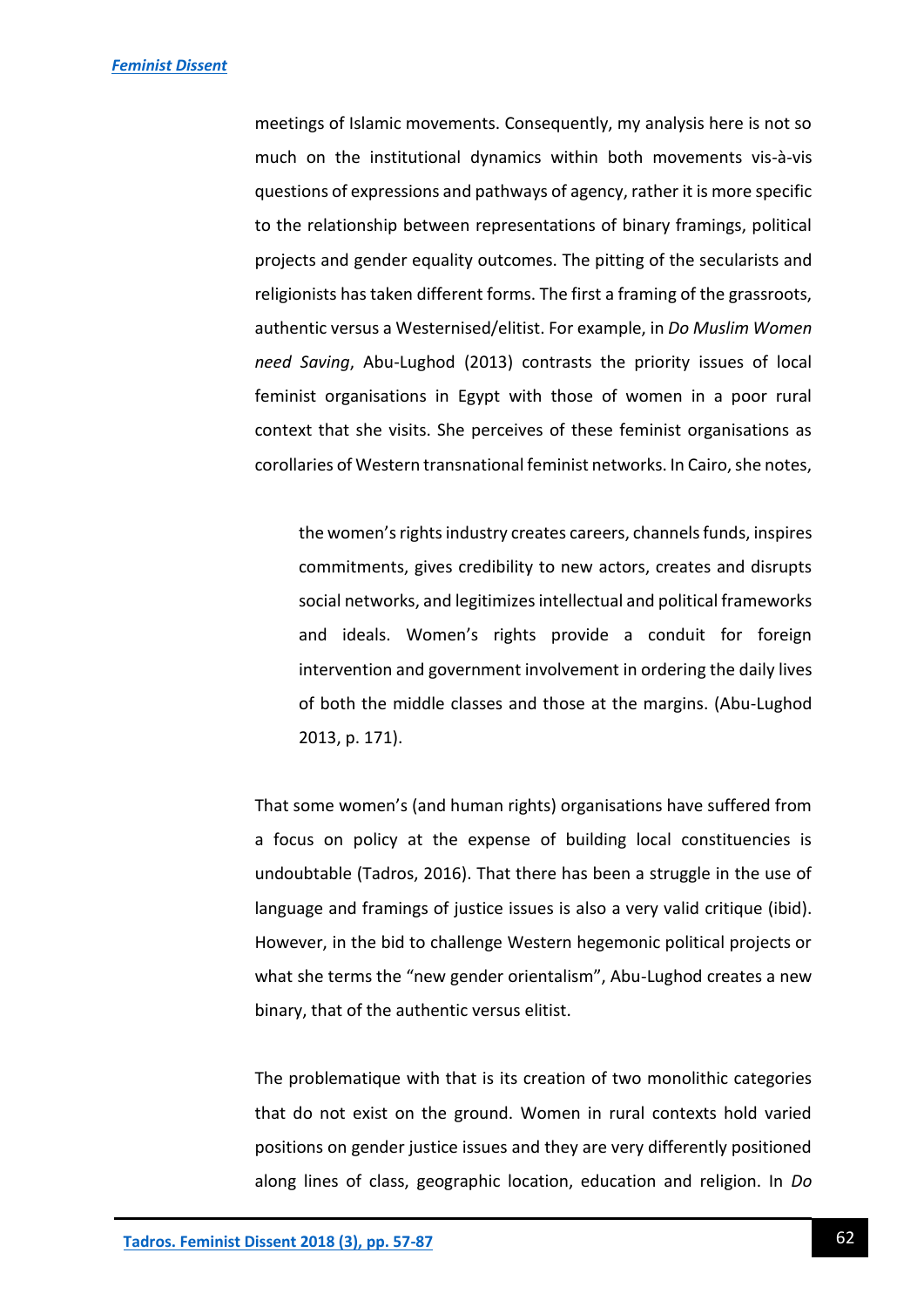*Muslim Women Need Saving*, intersectionality is so missing that one is not even made aware that Coptic women exist in Egypt. It also puts all women's rights organisations in Cairo in the same basket, again negating their diversity in political orientation, grounding, positioning and relationship with the West (Al-Ali, 2000).

The same creation of binaries in a bid to challenge Western hegemony can be used in the construct of the secular, feminist versus religious feminist or woman of faith. Feminists are assumed to be secular and are pitted against Muslim feminists/Islamic feminists or women of faith more broadly (Osman, 2003; Maumoon, 1999). That there are ideological differences between some women who mobilise for example under the Muslim Brotherhood and some who work through rights-based organisations is undeniable, however, as will be discussed below, this does not clearly translate into a secular/anti-religious versus a pious/religious stance.

One of the ways in which some Western-based scholars have sought to challenge earlier binary framings premised on the supremacy of Western normative conceptions of selfhood and subjectivity is through exploring multiple expressions of agency. In examining piety movements, Mahmood asserts that 'it is quite apparent that this particular strand of the Islamist movement is only marginally organized around questions of rights, recognition and political representation' (Mahmood 2012, p. 193). Mahmood challenges readers not to 'assume that all contemporary social movements find their genesis in a politics of identity and should be analysed as responses to the juridical language of rights, recognition and redistributive justice' (Mahmood 2012, p. 193). Mahmood's thesis is premised on a critique of the feminist epistemology of exploring women's agency in the context of Islamist movements such as the mosque movement. The challenge, discussed below, is that both historically and contemporarily, the mosque movement founders have had highly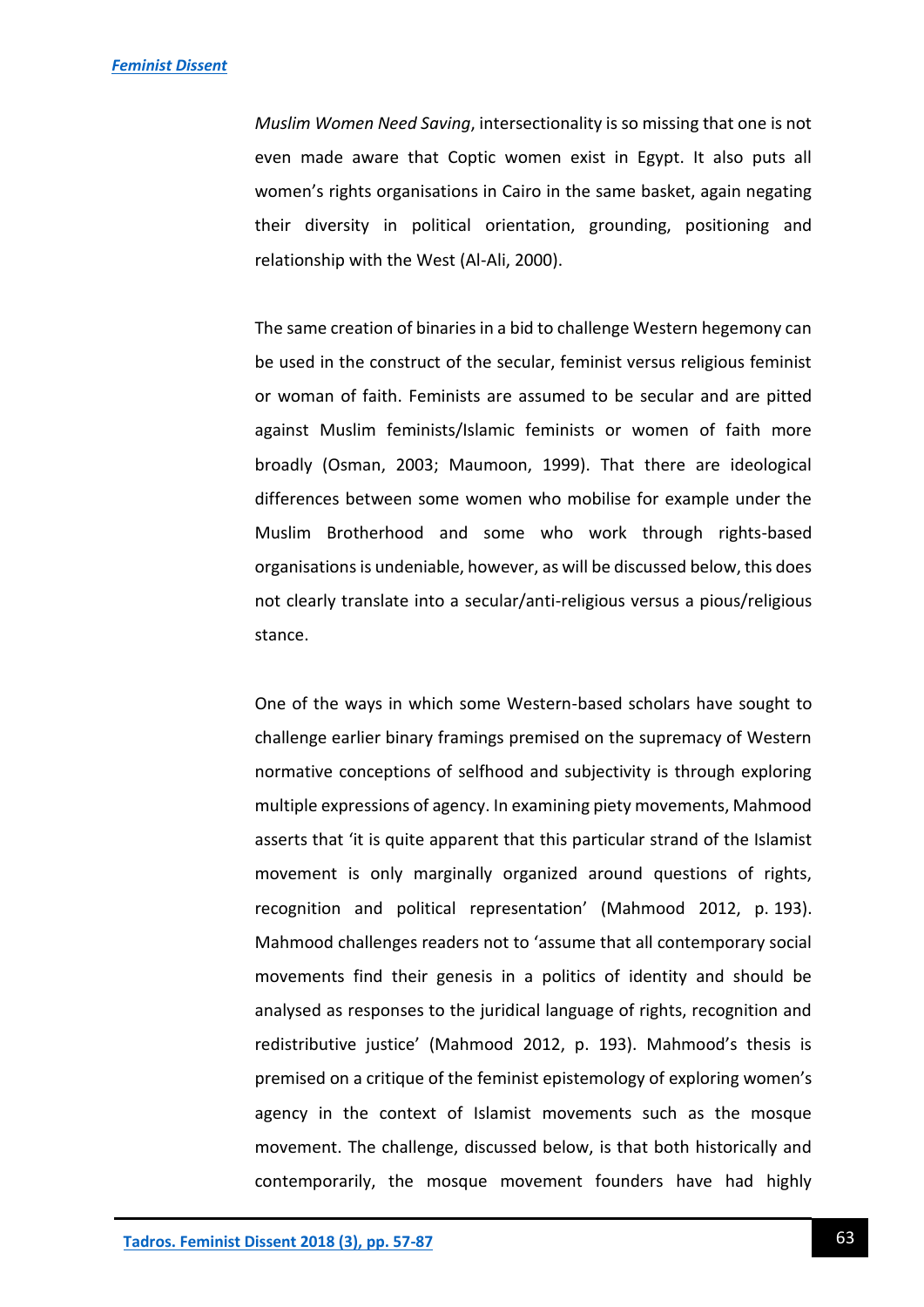developed positions on issues of rights, recognition and redistributive justice. The question is whether in such a situation, it is possible to disentangle their interests and agenda from the broader gender equality struggles.

What is argued below, is that while agency cannot be reduced to gender interests, its collective exercise has implications for gender equality outcomes. When these outcomes are reflective of local struggles and influence policies, discourses and practices that affect whole populations, then we cannot ignore the question of accountability. At the most general level, accountability refers to the process of holding actors responsible for their actions (Fox, 2007; Joshi, 2007). This involves 'answerability', usually formal processes in which actions are held up to specific standards of behaviour or performance. However, accountability here is used to refer to the process of understanding outcomes in terms of responsibility of different stakeholders for the advancing of particular agendas. Hence, in a context such as Egypt, discussed below, the kind of accountability outcomes under exploration are those associated with answerability of actors for the agendas they advance. This should in no way be understood in prescriptive terms, i.e. a list of requirements against which actors are made answerable for their agendas. Rather, it is about unravelling the power struggles occurring around gender agendas in any context and exploring how the different political interests and policy influencing pathways contribute to, or undermine, equality outcomes. Such power struggles are historically and contextually specific and must be examined as such.

# **Troubling the Genealogy of Binary Framings of Women's Identities in Egypt**

In *Politics of Piety*, Mahmood discusses her ethnographic experience as a participant observer from 1995-97 in the mosque movement in Cairo. While she dissociates the mosque movement from the Muslim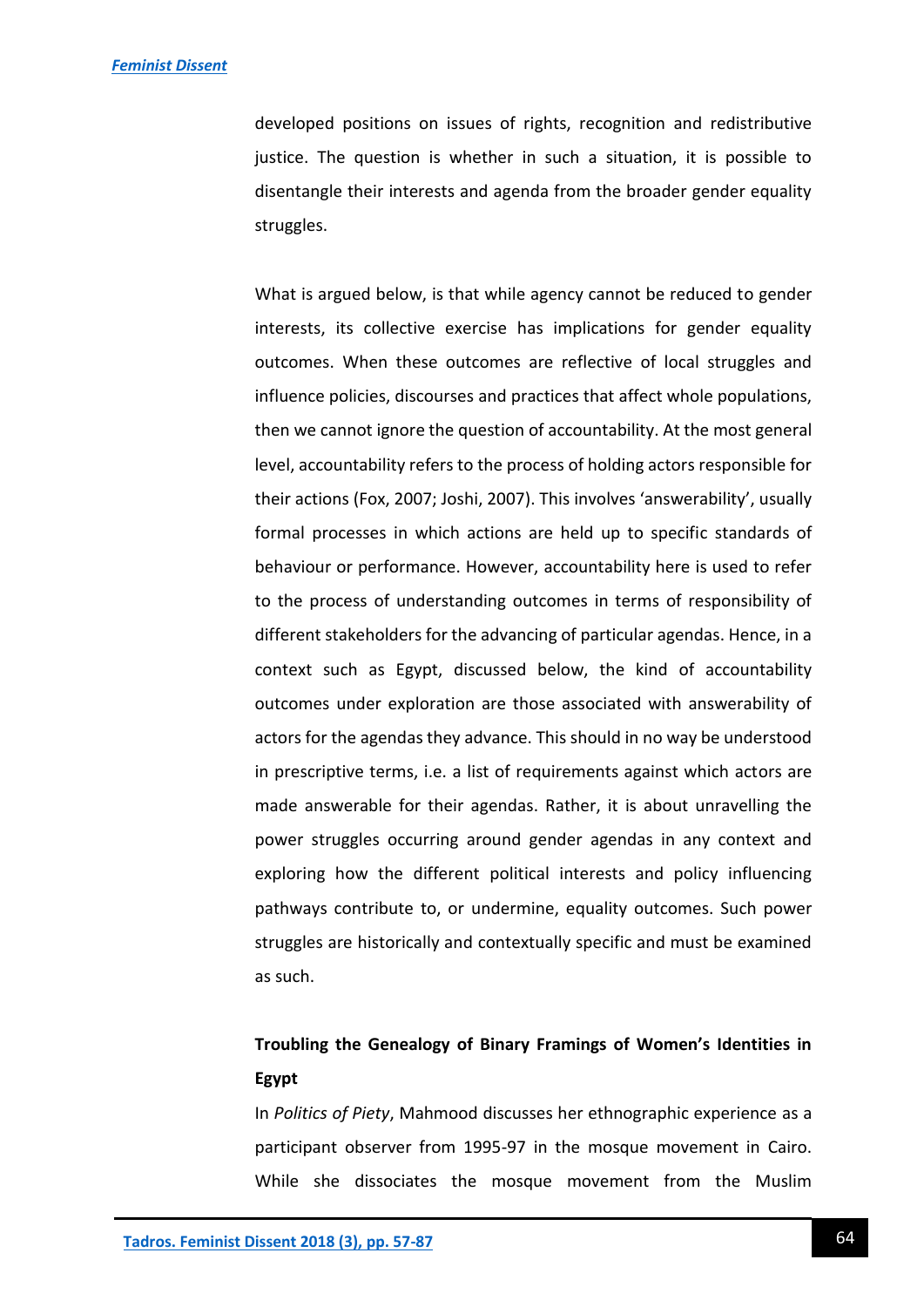Brotherhood, she traces its genealogy to two key Brotherhood leaders. The first, Hassan El Banna, is the founder of the mosque movement and its first Supreme Guide. Mahmood notes that El Banna harnessed the power of da`wa [prosletisation, or call to God] through mosques to counter what he perceived to be the unsatisfactory religious education offered by the `ulama (scholars). As for women's involvement in the mosque movement, Mahmoud traces the growth of all-women learning circles to the spiritual godmother of the Muslim Brotherhood, Zeinab el Ghazali. In analysing the contemporary mosque movement, Mahmood seeks to challenge feminist reductionism that does not give credence to the complexity of women's agency within mosques. Yet inadvertently she creates another binary, that of Western interpretive framings that are by default antithetical to religious agency and the piety movement which is grounded in a particular expression of religiosity. '

What is at stake in Western critiques of Islam, in other words, is not simply a question of ideological bias, but rather these critiques function within a vast number of institutional sites and practices aimed at transforming economic, political, and moral life in the Middle East. (Mahmood 2012, p. 191).

What is missing from this critique, however, is the counter narrative about feminist agency as framed by the founders of the mosque movement. In the early 20th century, the power struggle over "the woman question" in Egypt involved various actors drawing on different sources of legitimacy. The political cohort known as the liberals in Egypt comprised parties and figures along both the left and right and their position on women's rights varied. Similarly among nationalists, there were some who were the most vehement opponents of the Egyptian Feminist Union and its founder Huda Shar'awi while others were occasional allies in supporting their demands for greater equality (or less injustice). The Muslim Brotherhood played a major role in influencing the national debates and policy directions with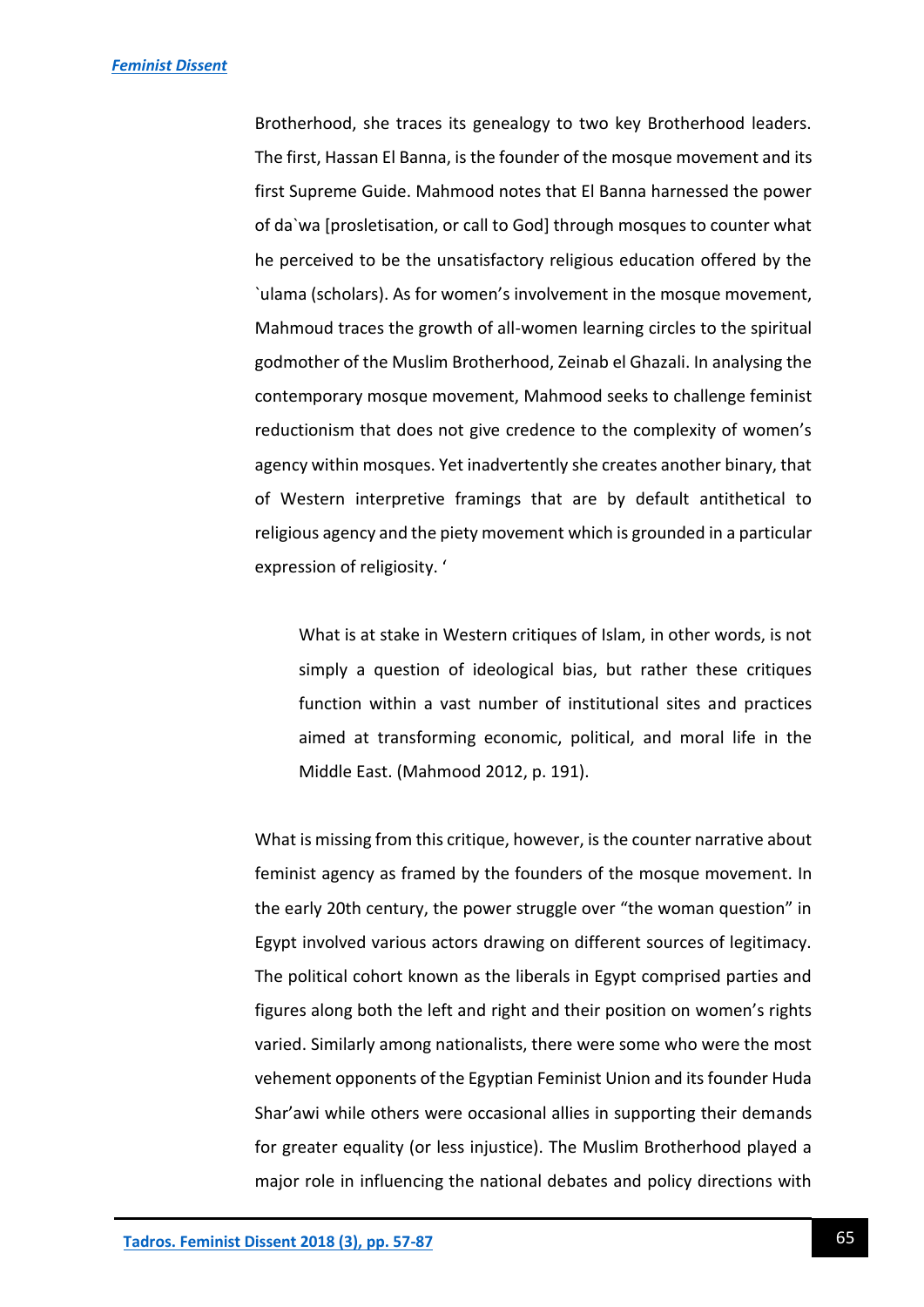respect to the status and role of women in Egypt. The writings of Hassan El Banna provide critical insights on Egyptian feminism, and gender matters in public and private lives. It is pertinent that the first (formal) Egyptian feminist movement (the Egyptian Feminist Union, 1923) and the Muslim Brotherhood  $(1928)^1$  were established within just five years of each other. One of the publicised campaigns of the Muslim Brotherhood became to counter the Egyptian Feminist Movement (Amin 2003, p. 168<sup>2</sup>). El Banna's vision was of a universal movement that would promote a revival of the idea of an Islamic community whose political, social and economic directions were in line with Islamic precepts (Tadros, 2012). However, it is clear from the writings of El Banna that a key element of his vision for the instatement of a just and righteous Muslim society was teaching on gender identities and relations in private and public space.

Hassan el Banna openly attacked local advocates of women's rights as seeking to emulate the West, being blind to the physiological differences between men and women and its implications for gender division of roles. While Huda Shar'awi and the Egyptian Feminist Union were respectful of religion and many of their struggles for women's rights sought to show the disconnect between Islamic Shar`ia and social practice (Badran, 2005), nonetheless, they were consistently vilified by the Muslim Brotherhood as enemies of Islam. El Banna called advocates of women's equality downright liars if they denied that a woman's primary role is in the home, taking care of her husband and raising her children and doubly liars if they failed to recognise the value of marital union as the oldest union on earth (El Banna, 1944 in Amin 2006a, p. 250). In a chapter dedicated to 'the Brothers and women's issues', Amin shares writings which warn that,

the influence of the proponents of women's liberation has grown, through the stirring/guidance of the Crusader and Jewish imperialism in order to destroy the Muslim family and society in its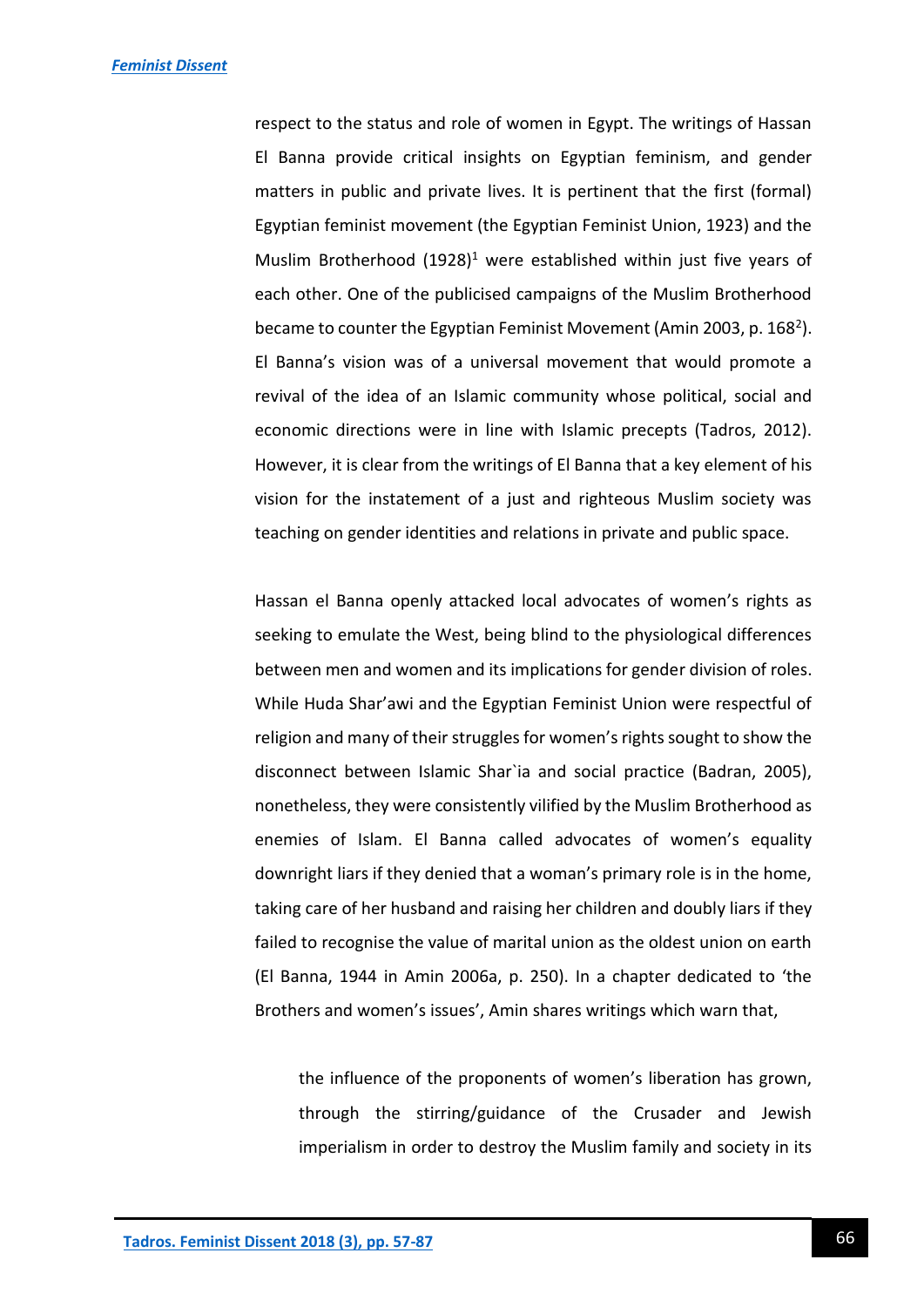entirety from within, to enable their onslaught onto the Muslim Ummah [nation] (2003, p. 165).

Amin decries champions of women's liberation as impious, sexually immodest, areligious destroyers of families.

The existence of the women's liberation movement became a driver for an anti-feminist mobilisation bent on challenging what they believed the movement stood for. The Brothers launched a movement to emphasise the importance of a woman's place being at home, the necessity of veiling and gender segregation and blocking any proposals to reform personal status matters.

The Muslim Brotherhood were relentless in countering this ghastly plan [of women's liberation] that destroys society from inside, so they warned the Ummah of its evils, exposed its goals, and tried to remove these thorns from the path of the Muslim woman (Amin 2003, p. 175)

In an article in the Muslim Brotherhood weekly newspaper *Al Ikhwan Al Muslimoun* (El Banna, 1935 in Amin 2006a, pp. 238-41), El Banna tells Eastern women that they have two paths to choose from: 'that of the pious Muslim woman or the immodest Western woman who mingles [with men] in the markets and streets'. The binary framing serves the political function of delegitimising Egyptian feminists.

The context of this framing was El Banna's attack on the Egyptian Feminist Union for attending the 1935 International Alliance of Women Conference in Istanbul. At this conference Huda Shaarawi was selected vice-president of the International Alliance of Women and presented her own critiques of Western feminism (Badran, 1995). While the Egyptian Feminist Union initiated large-scale campaigns against colonialism in Egypt and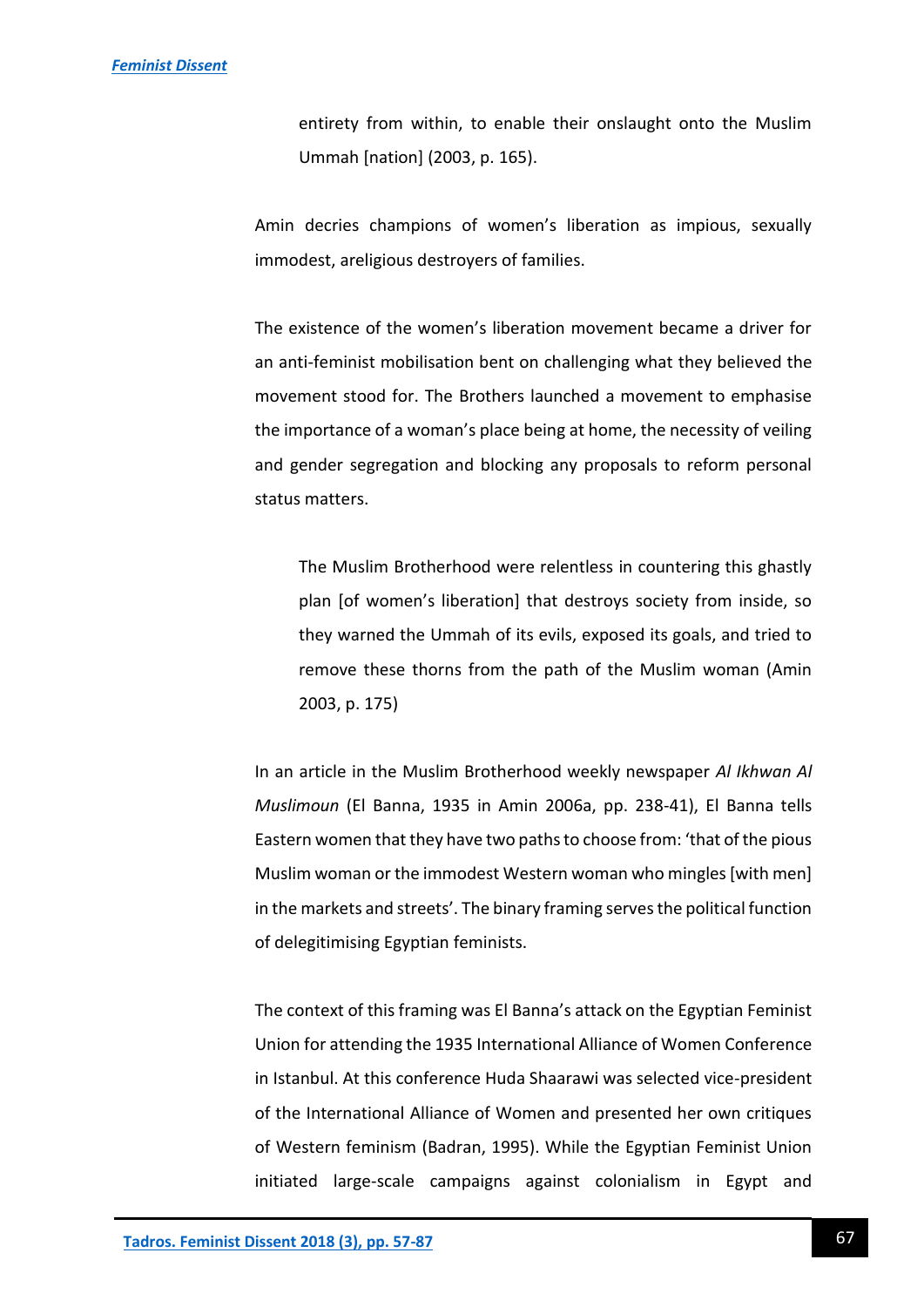imperialism in the region and challenged Western feminists to condemn their governments' policies in the region in particular towards Palestine, none of this was recognised in El Banna's writings. For Egyptian women to have challenged patriarchal gender hierarchies automatically relegated them in the eyes of the Muslim Brotherhood to the category of Western corollaries.

Hassan El Banna addresses 'those who call themselves advocates of the women's cause' (Amin 2006a, p.. 237), accusing them of being 'imposters, deceivers, fighting a non-war, playing with phrases, you are taking as your opponents those who are the true guardians of this issue…' (Amin 2006a, p. 248). Presenting them as opponents to Islam, he then proceeds to explain that they are either ignorant that all women's rights are guaranteed in Islam or are not faithful in adhering to its precepts (Amin 2006a, p. 248). In the latter part of the article, he asks a rhetorical question to,

those who demand for women [right to] work, office and vote: don't they agree with us that the prime place for a woman is her home and the most noble of her missions is to form a family, raise it and build the Ummah? If they say no, then you are lying a thousand times [over]. (Amin 2006a, p. 250).

The casting of men and women who championed women's rights as enemies of religion was from the perspective of the Muslim Brotherhood as legitimate guardians or upholders of Islam.

Yet in practice Huda Shaarawi and many other feminist leaders engaged with Islamic leaders and sought to widely disseminate enlightened interpretations of Islam by learned scholars. Amin recounts that the Muslim Brotherhood sent a complaint to King Farouk of Egypt when they heard that Sheikh Moustapha Abd el Razek, an Alazharite scholar and the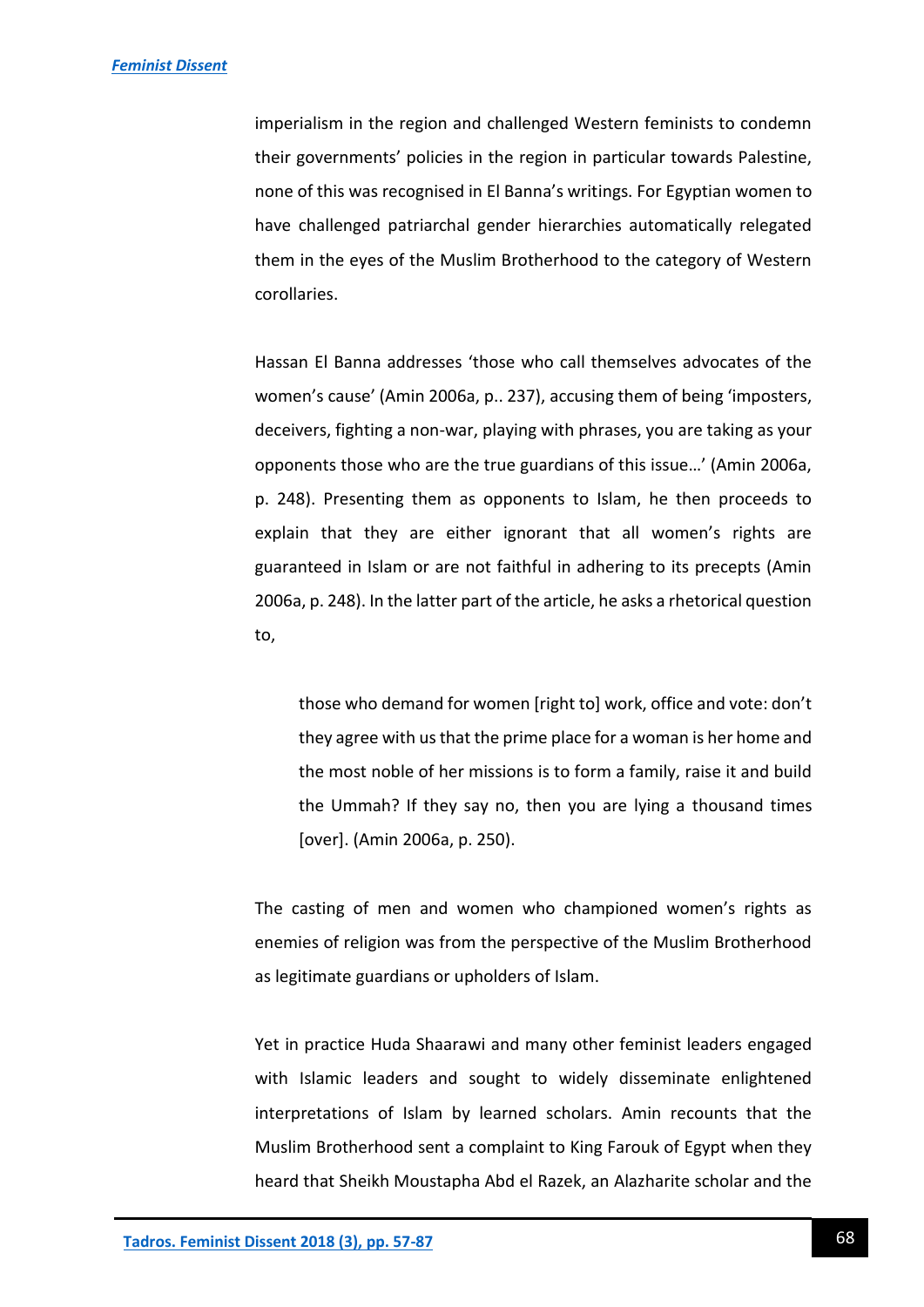then Minister of Islamic Endowments, attended a party at Huda Shaarawi's house. Amin was outraged that Abd el Razek would be in a place where there was a 'combination of girls and women who were Muslim and non-Muslim, foreigners and non-foreigners, saferat, $3$  with mixture of men' (Amin 2006b, p. 204). The Brothers had been advocating against gender mixing, and against women's instigation of cultural events and salons. However, what is interesting in this case is the reference to the mixing with non-Muslim, presumably Egyptian women, as perhaps indicating another level of digression. The Brothers considered an Islamic scholar interacting with women as an affront to Islam itself. For Amin, the danger was that such women would be associated with an Islamic leader in the minds of the public and that became a major driver for seeking the King's intervention in punishing the Minister of Islamic Endowments. The action intended to confirm that even when women's rights champions seek Islamic authority, they should be denied the legitimacy that comes from drawing on Islam and its symbols.

Mahmood has challenged us to extricate our conceptualisations of women's agency exclusively from the prism of rights and equality. Epistemologically, this is a welcome endeavour since it challenges us to reflectively think about our normative standpoint and the biases and assumptions that it wields. However, if we were to engage with women's collective agency as an actor whose agenda and policy-influencing work directly or indirectly affects the local struggles for gender equality, then we cannot disassociate agency from accountability for women's rights. Hassan el Banna was not engaged in a doctrinal exercise about what an ideal Muslim society should look like, he and the Muslim Brotherhood were active in seeking to shape policy in Egypt. For example, while the Muslim Brotherhood recognised women's right to a particular kind of gender appropriate education, they consistently blocked every policy measure put forward to expand women's rights in Egypt. When Naema al Ayoubi obtained her law degree and the Lawyers Syndicate refused her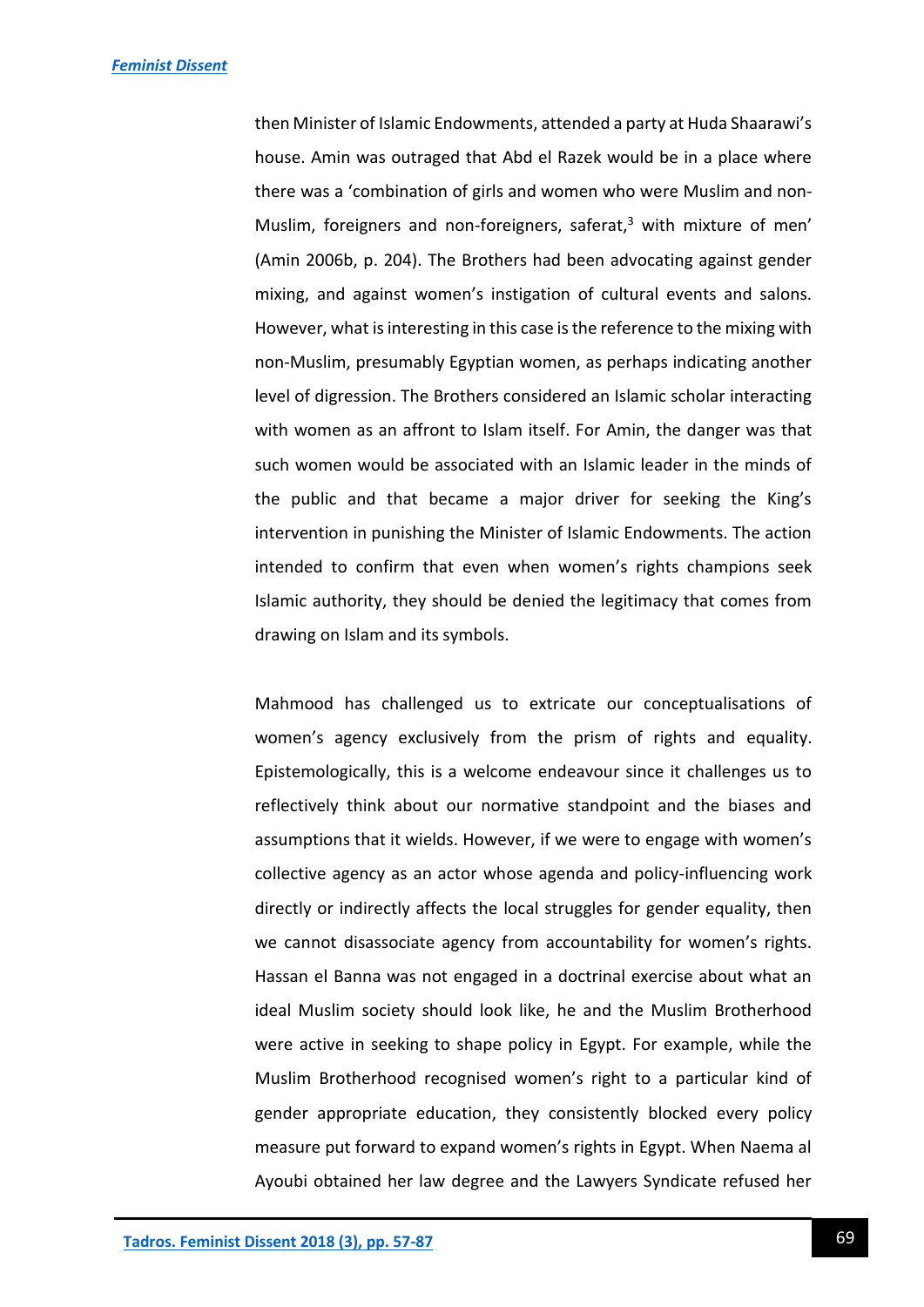application for membership (on grounds of her gender), El Banna commended the syndicate for their wisdom. When Fatmah Fahmi obtained her high school certificate and applied to join the Faculty of Engineering, and her application was rejected, again he congratulated them and the Minister of Education for protecting the public good against those who do not respect the natural division of labour between men and women (El Banna, 1933 in Amin 2006b, pp. 227-29).

In 1944, Zoheir Henry MP's proposal to parliament to grant women suffrage was rejected. Hassan el Banna vociferously attacked the proposal saying that women's place is at home and any energies spent on the electoral process should be for the education of men on their responsibility to vote (El Banna, 1944 in Amin 2006b, p. 249).<sup>4</sup> When women were allowed to enrol at Cairo University, the Muslim Brotherhood launched a campaign to prohibit women from entering higher education institutions and to create parallel learning institutions whose curricula would be more suited for their gender roles (Amin, 2003; 2006a).

Collective agency, whether pious or otherwise, has a consequence for gender equality outcomes. Amin's account of the Muslim Brotherhood's campaigning against the women's rights movement indicates a high level of policy engagement, involving writing letters to the King, to parliament, to sympathetic MPs and ministers as well as grassroots mobilisation. It was both a proactive policy of educating men and women of gender relations and responsibilities but also reactive, seeking to block any policy that would enhance women's rights.

The above historical account is significant for narratives that have sought to challenge Western essentialisms and biases in three major ways. First, the omission of Islamist movements such as the Brothers' vilification of local feminist movements from such narratives creates a highly distortive narrative. It negates the experiences of local women's rights activists in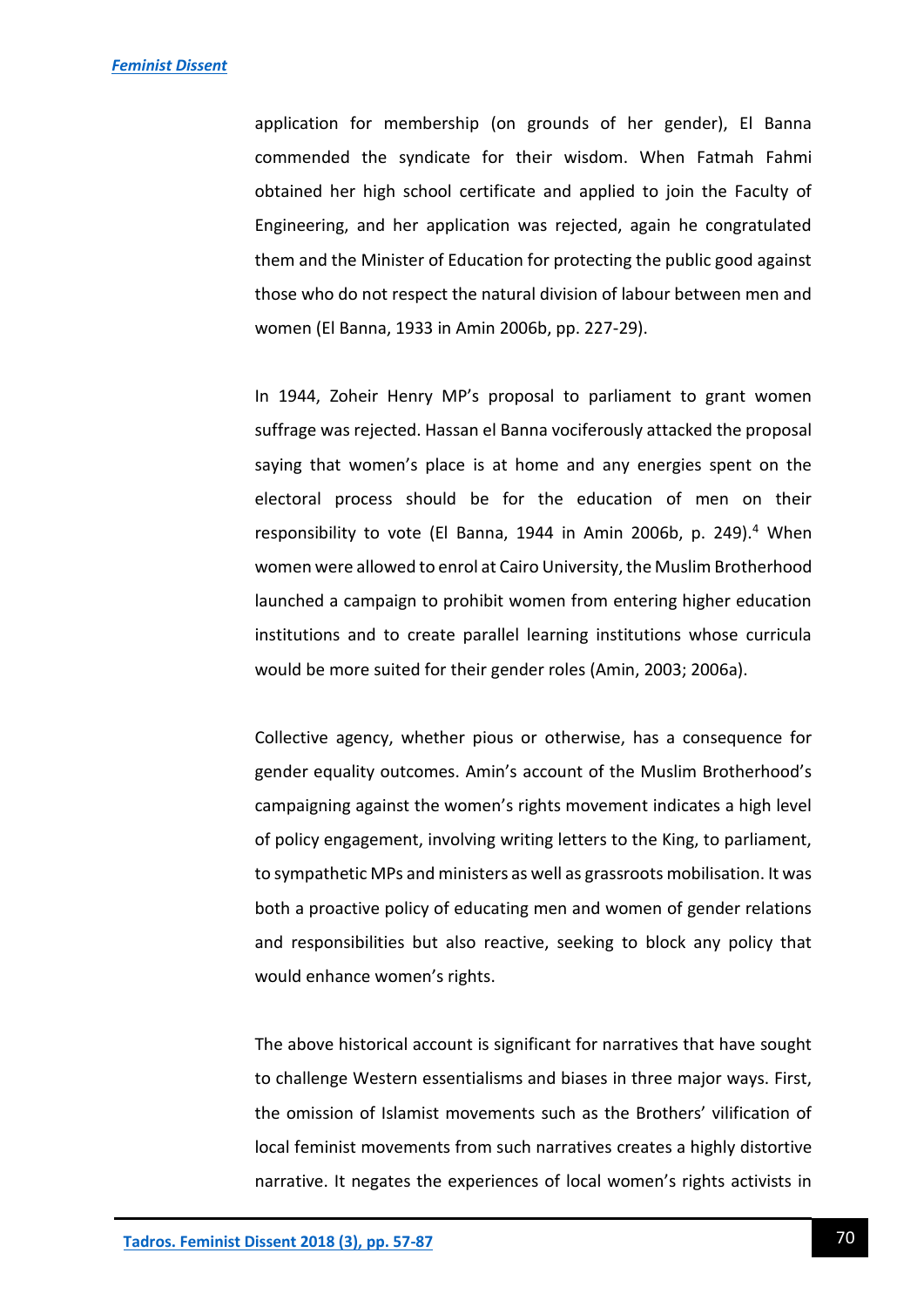engaging with such hostility and locally-led campaigns to delegitimise them through attacks on their personal integrity and allegiances. Second, the negation of the Brothers' own political appropriation of framings that label women's rights activists as agents of imperialism in Western scholarly narratives that challenge gender orientalism, leads to a selective engagement with hegemonic political projects, ignoring that spearheaded by Islamist movements. Third, it fails to recognise how scholars' own narratives collude with that of local Islamist movements in undermining local feminist agency. While this is not to suggest that academics who have inadvertently created a binary of an orientalist West versus locally authentic Islamic women have colluded with the Muslim Brotherhood to undermine local Egyptian feminist movements, it is to say that there is an unfortunate convergence in the two discourses. The impact of disentangling women's collective agency from the broader gender struggles experienced at a national level are equally glaring when exploring another critical juncture in the history of Egypt, the revolutionary phase associated with the ousting of President Mubarak in 2011.

**Women's Agency and Accountability for Gender Equality in Revolutionary Times: The Litmus Test**

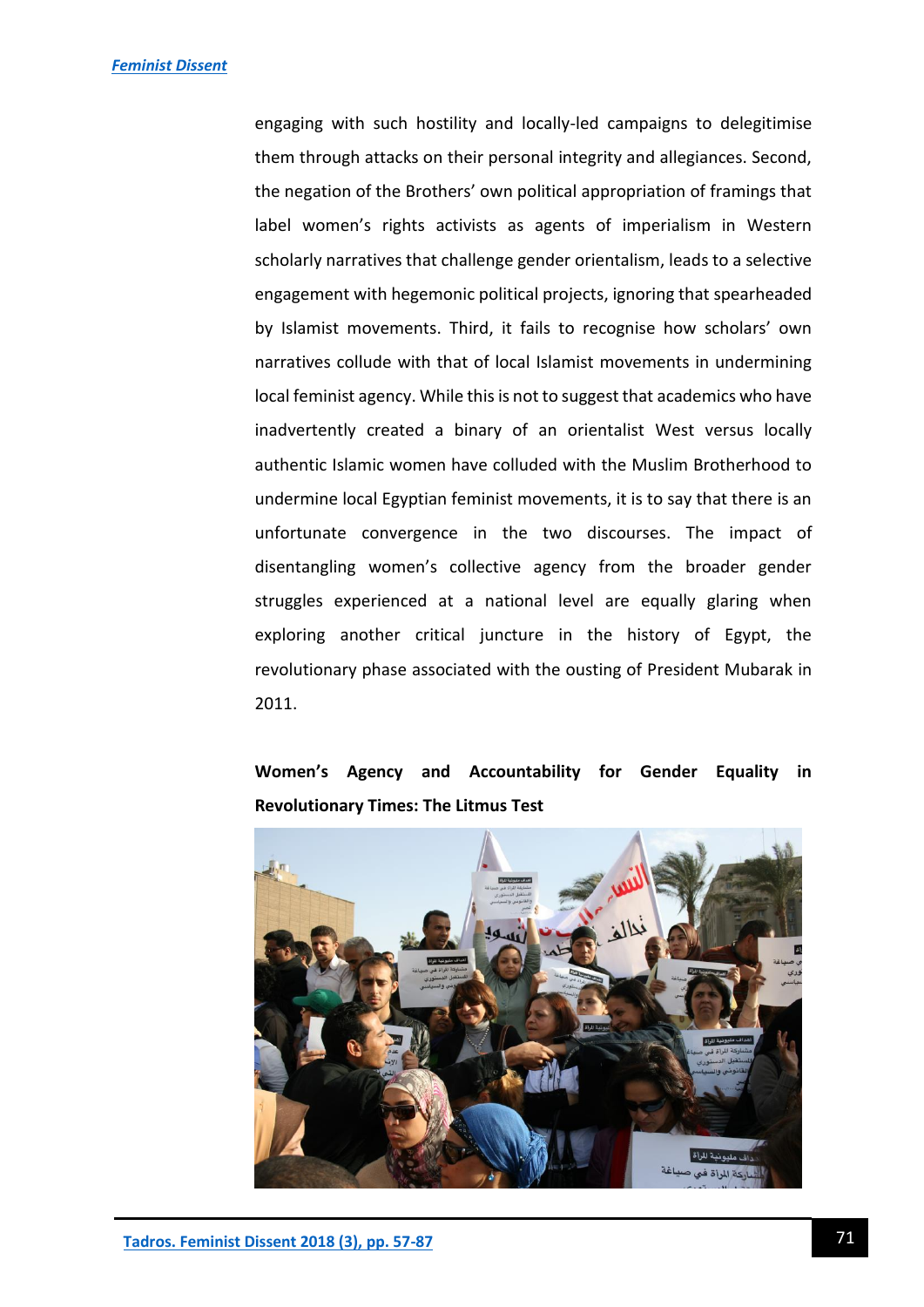(Streets of Cairo during 2011 Revolution, March 2011. Photo: Ali Atef.)

The ousting of President Mubarak in 2011 through a people's revolution opened the floodgates of citizen activism through social movements and political parties across right, left and centre. Irrespective of how historians retrospectively appraise the democratic potential in 2011, it represented for the people a historical juncture full of opportunity for establishing a new order. Across the spectrum of different political groups of women (Al-Ali, 2000), there was intense mobilisation around influencing on women's rights, the gendered nature of the constitution, the future of the National Council of Women (the national machinery formerly headed by Suzanne Mubarak, the First Lady<sup>5</sup>), and the new legislature (2012).

Against the political ascendency of the Muslim Brothers to power in Egypt in 2011, informally, and more formally in 2012, it became possible to examine first, what notions of equality are advanced when Islamists are empowered to shape policy and practice, and second, what opportunities present themselves for coalition-building across ideological divides. Prior to the Muslim Brotherhood's political empowerment in Egypt after the 2011 revolution, some scholars (Abdel-Latif and Ottaway, 2007) suggested that the movement may be propelled towards reforming its position on gender. Like all movements, there is always a dynamic interface between context, the political moment and internal dynamics influencing internal institutional politics.

For a number of historical and contextual reasons too complex to capture here, the political scene following the ousting of President Mubarak became highly divided along several axes politically and economically. With respect to gender equality issues the political fault-lines were deeply polarised between two groups: an "Islamist" camp comprising various Islamic movements who held varying positions on gender roles and rights, and a non-Islamist camp (often called a secularist camp by the Islamists)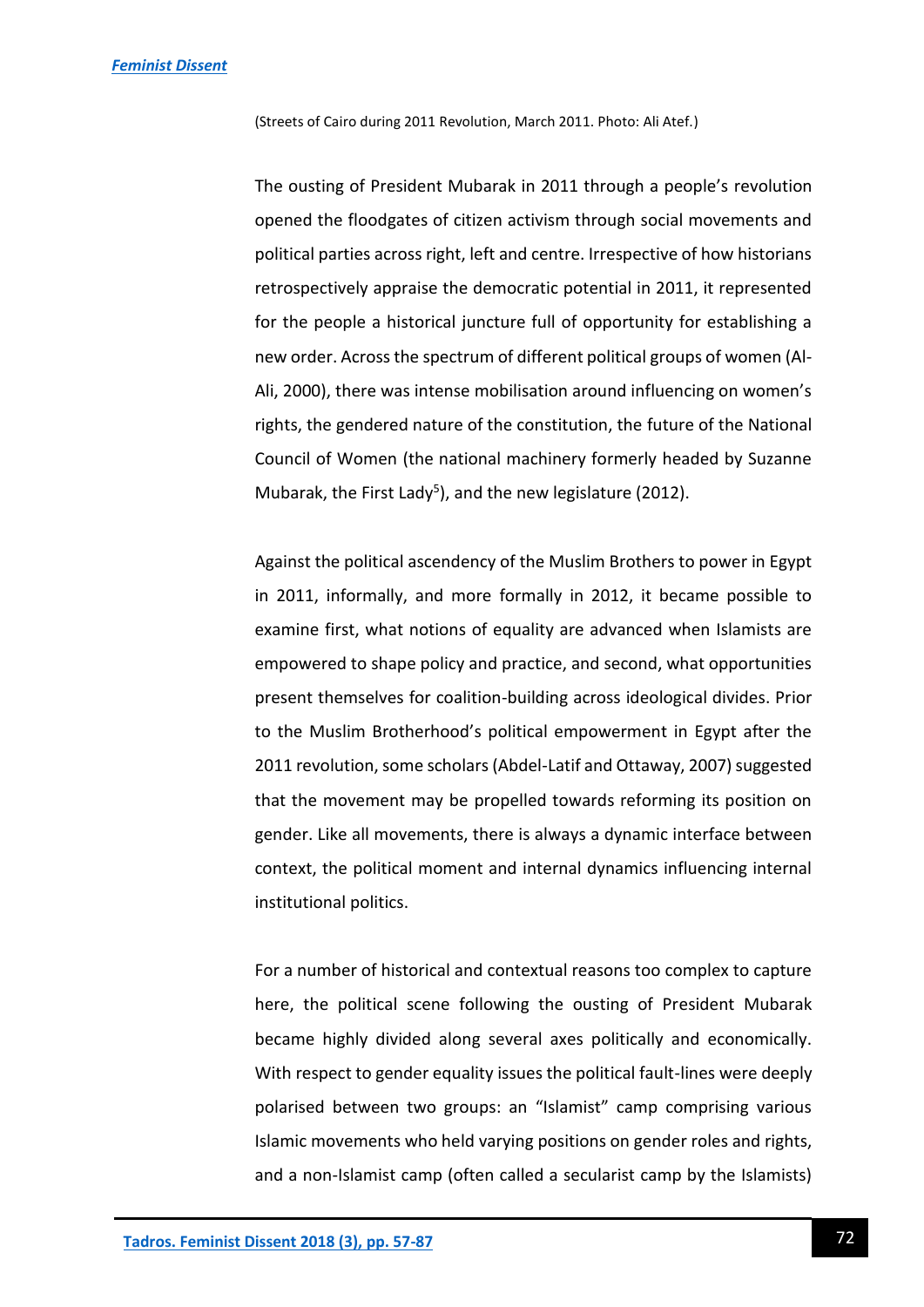who were highly differentiated on economic and political issues. During this period (2011-2013), the mosque became a space for political mobilisation of Islamic groups of different political orientations. For example the Muslim Brotherhood had a stronghold on particular mosques, the Salafis others, the jihads yet another set. As Mahmood did not mention the names of the mosques in which she undertook ethnographic work in Cairo (and they probably represent a very minute percentage of the total number of mosques in the capital city anyway), it is impossible to examine the political affiliation of the women who studied in these mosques after the revolution. However, at a national level, there is evidence that the Muslim Brotherhood relied on the mosque frequenters, women and men, who though not being formal members of the Brotherhood were seen as sympathisers (*mohebeen*) for political mobilisation during that period (Tadros, 2017). The suggestion here is not that all women who frequent mosques for religious instruction would have become supporters of the Muslim Brotherhood, only that it is impossible to dismiss the inevitability that there would have been some in this category on account of the broad historical trajectory of the country at that juncture.

There were a number of issues around which the fault-lines on gender between the Islamist and non-Islamist camps became ossified, perhaps the most acute being around how gender relations and issues were framed in the new constitution symbolically (gender sensitive language) and substantively (articles defining women's rights). Other issues included the nature of gender-related legislation during the short-lived Egyptian parliament (January 2012-August 2012) as well as the official Egyptian governmental stance on the theme of gender-based violence in the Commission on the Status of Women of 2012. Women leaders of all political persuasions sought to influence the framing of a new social contract for Egypt on political, economic and social issues. A number of female members of the Muslim Brotherhood rose to the highest echelons of its political party established in 2011 - the Freedom and Justice party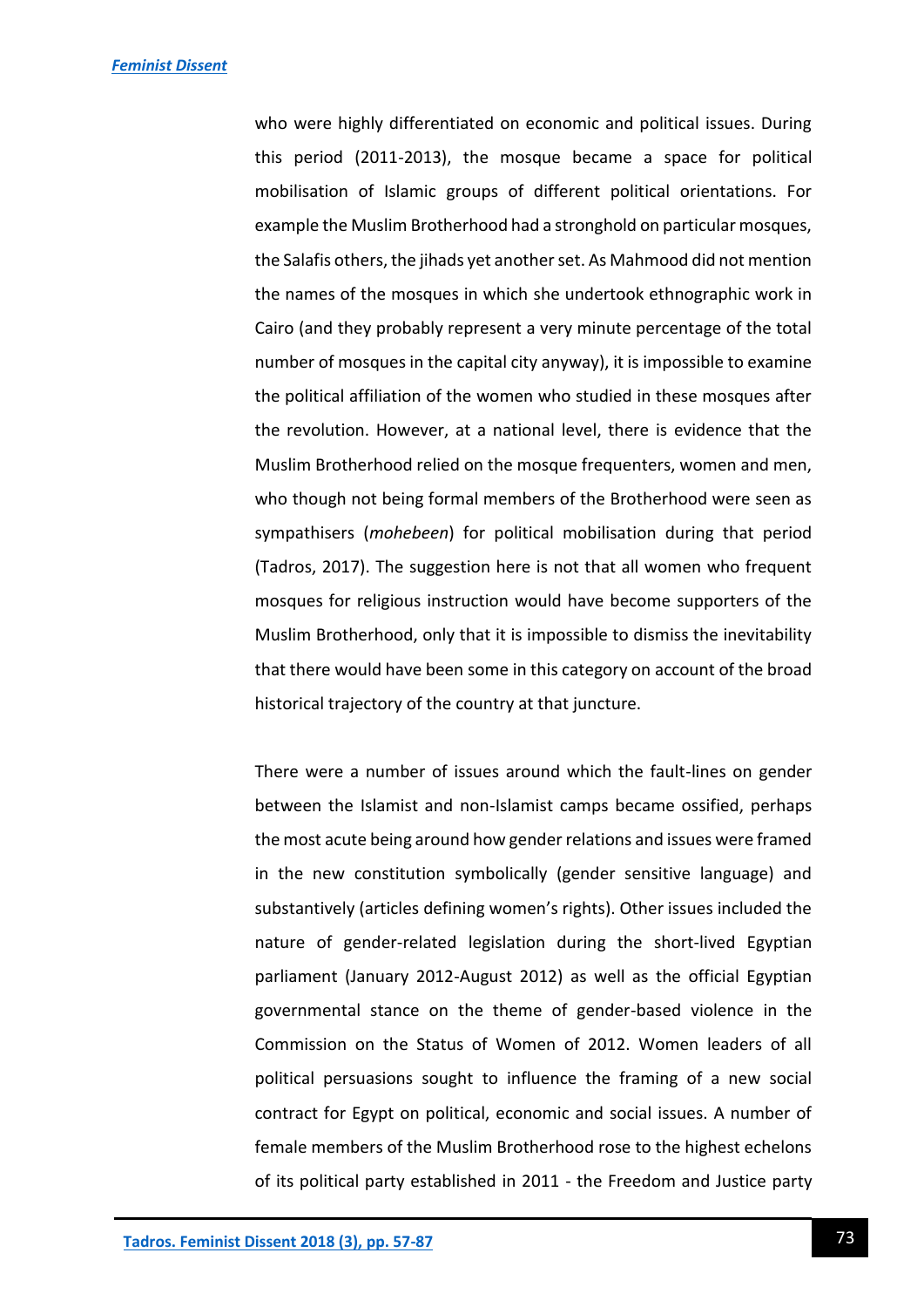(FJP) - and in its government, after Dr Morsi assumed presidency in June 2012 (Tadros, 2017). Feminists organised into coalitions to present their vision of a new contract, with particular respect to gender justice issues. However, an analysis of the political coalition-building and alliance forming strategies pursued between 2011-2013 does not point to any major political campaign or theme around which women belonging to the Muslim Brotherhood and feminists joined forces. Both camps vilified each other, and the ideological and political polarisation became acute.



(Protestor in Cairo during 2011 Revolution, February 2011. Photo: Ali Atef.)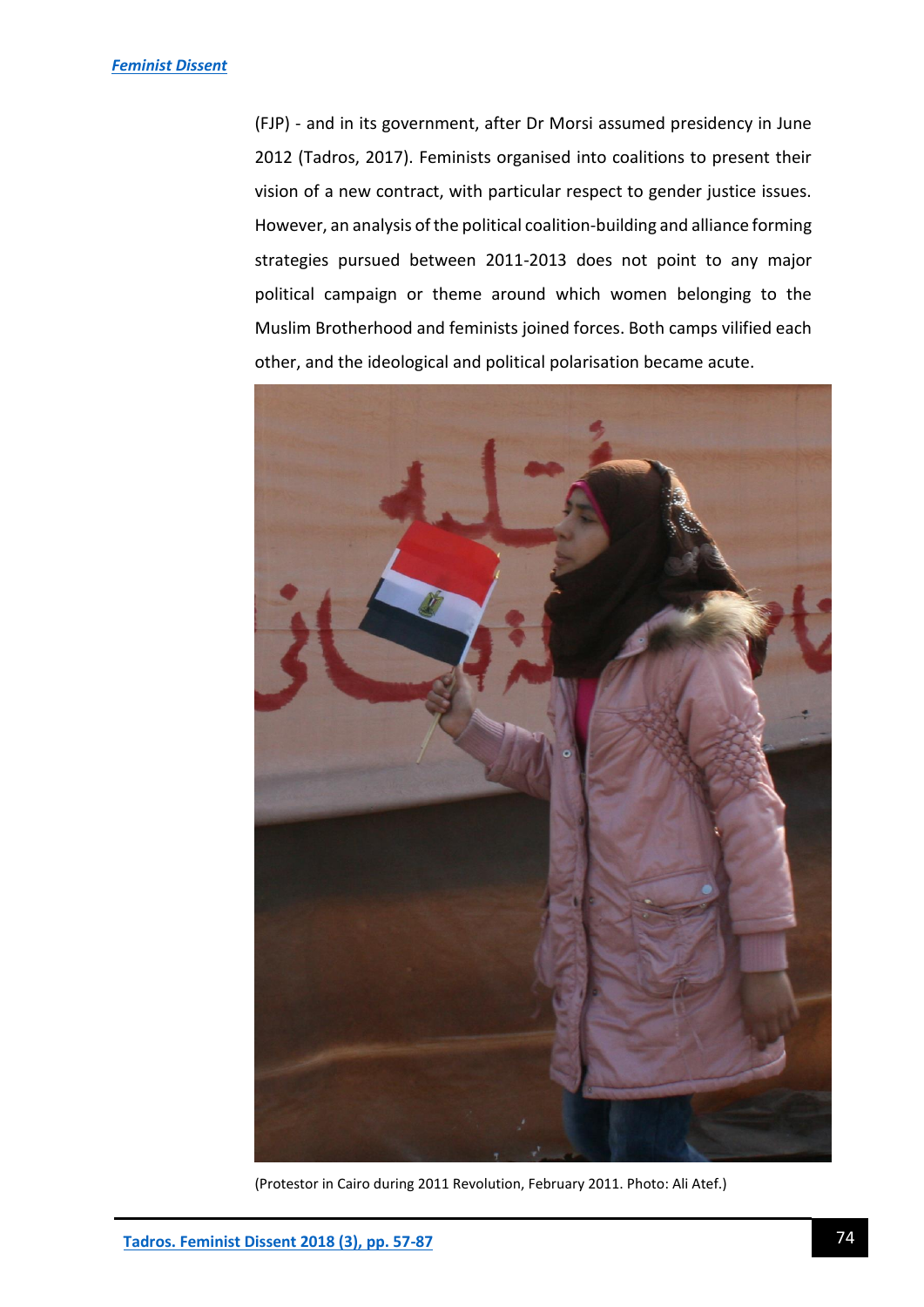Hatem suggests that contrary to the narrative critiquing the Muslim Brotherhood for their gender ideology, the only piece of legislation they issued when in power was one protecting the rights of female-headed households through medical insurance (Hatem, 2013). The promulgation of this legislation represented a positive policy measure that responded to a real need experienced by poor, economically disadvantaged women, divorced, abandoned by their husbands or widowed. It is also commendable that in drafting the constitution of 2012, a similar article was introduced stipulating that 'The State shall provide special care and protection to female breadwinners, divorced women and widows'.<sup>6</sup> Hatem suggests that the Muslim Brotherhood's gender agenda reflected their sensitivity and awareness of the economic needs of vulnerable women which was disregarded by elite feminists and the media intent on vilifying the movement (Hatem, 2013). Hatem's framing suggests a clear binary distinction between feminists who pursue an elitist agenda focused on political rights versus women of an Islamist orientation who are more focused on bread and butter issues facing economically excluded women. Yet in reality, it was feminist organisations who had lobbied for decades for state recognition of the rights of female-headed households and for comprehensive national policy on social transfers, legal aid and medical insurance (Bibars, 2001). The fact that the Muslim Brotherhood-led authorities advanced such a policy both in parliament and inscribed it into the constitution was highly commendable, but its genealogy lay in feminist policy-making demands of the 1990s, well before its uptake in Brotherhood social policy.

The broader gender strategy that was rolled out by the Muslim Brotherhood in practice sought to entrench gender hierarchies cementing male privilege. The Muslim Brotherhood and Islamists capitalised on the deep hatred that Egyptians held for the First Lady (Suzanne Mubarak) seeing her as responsible for Mubarak's downfall, to call for a repeal of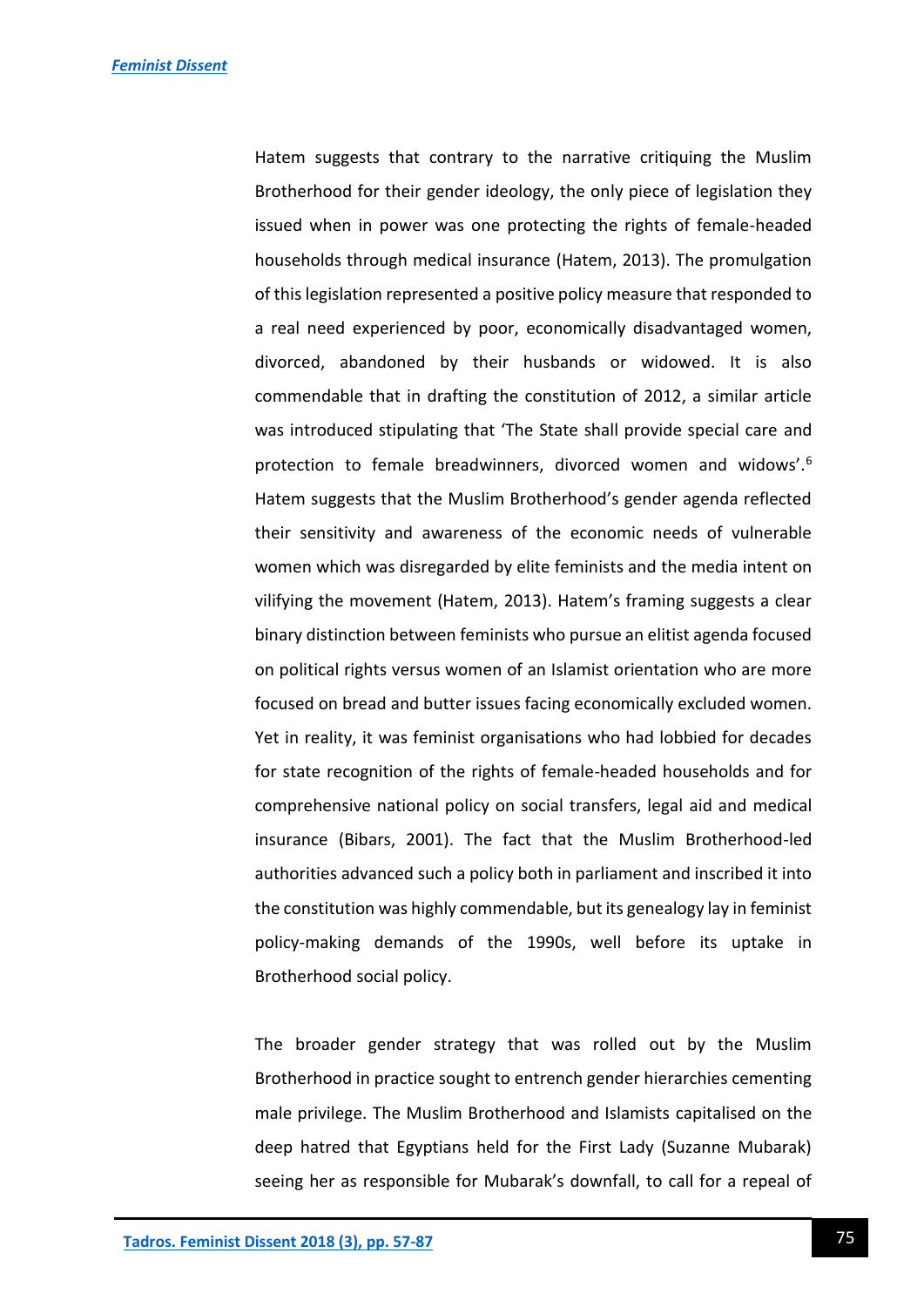legislation that they had objected to during Mubarak's tenure by representing it as 'Suzanne's laws' (El Sadda, 2012). For example, they lobbied for a change in family legislation to repeal the right of the mother to have guardianship over her children's education, on account of its violation of the Shar`ia. In July 2011, Al-Azhar, the highest Sunni Islamic authority that issues legal opinions endorsed their call. The Brothers launched a campaign to press for Egypt's abdication of its commitments to the Convention on the Elimination of All Forms of Discrimination Against Women (CEDAW) and the Children's Convention on account of their violation of the Shari'a. Leading MPs in the 2012 parliament, such as Azza Garaf, openly advocated for a de-criminalisation of female genital mutilation as inscribed in the Child Law that was passed in 2008 during Mubarak's reign.<sup>7</sup> She argued that the matter should not be regulated by legislation but left to personal choice and medical opinion (interview 2012 in Tadros, 2016). Other leading members of the Muslim Sisters of the Muslim Brotherhood interviewed insisted that this was only her personal opinion and that the FJP did not put forward any proposals to parliament of this kind (interview 2012 in Tadros, 2016). However, even though decriminalisation legislation was not officially presented to parliament, informally, the Muslim Brotherhood's FJP was endorsing the practice. For example, the FJP mobile health clinic due to visit the village of Abou Azziz in Minya, announced among its services '*circumcision for males and females for LE30 a case'*. The Muslim Brotherhood denied they ever provided such a service but the flyer announcing the mobile health clinic's arrival suggests that at the very least there was an intention to provide it (Tadros, 2016).

In 2013 the Muslim Brotherhood sent its own representative to the Commission on the Status of Women to denounce the document against violence against women that the UN had put forward that year. $8$  The Muslim Brotherhood issued a statement condemning the Agreed Conclusions on account of their incompatibility with the specificity of the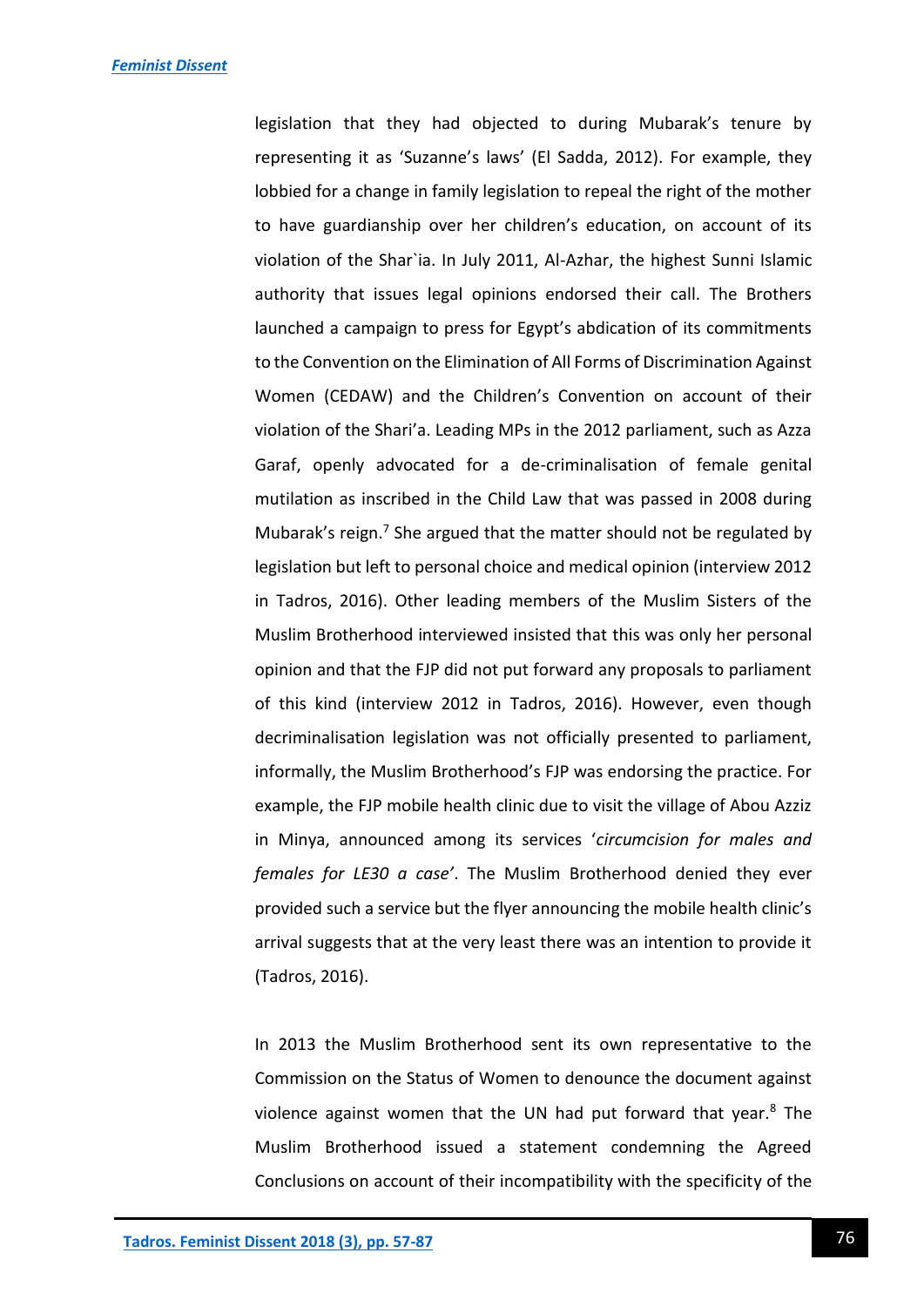needs of Muslim women and their destruction of family values. This created a major rift with women's rights groups in Egypt who protested that the Muslim Brotherhood's stance did not represent them (El Sadda, 2012).

Ironically, both feminist and Islamist women's groups have shown a greater ability to engage in transnational solidarity with other women's groups than amongst themselves locally. This is highly significant in challenging the binary representation of feminist women drawing on transnational solidarity whilst Islamist movement women focus exclusively on local stakeholder engagement and bonding. El-Mahdi (2010) describes as a participant observer the emergence in 2005 of an initiative called 'Women for Democracy' which brought together women from across the ideological spectrum (Islamist leaning and secular leaning) in order to link women's subjugation to pro-democracy demands. She suggests that the fault-lines between Islamists and non-Islamists were so deeply entrenched by unhelpful binaries such as the authentic versus Western, the universal versus local that they led to the speedy dissolution of this initiative. El-Mahdi (2010) identifies the failure of local secular feminists to recognise the potential for coalition building with Islamist leaning women around common agendas as the cause behind weak mobilisation around gender interests. She particularly holds secular feminists to account for the demise of the initiative, first for their inability to view their Islamist peers as partners rather than foes and second, for seeking solidarity with international feminist networks rather than looking 'inside' for joint action (El-Mahdi 2010, pp. 395-6).

It is true that Egyptian feminists have extensively drawn on solidarity with transnational feminist platforms for advancing a pro-equality agenda (though not uncritically). However, it is also true that women belonging to the Muslim Brotherhood have drawn on transnational alliances and solidarities to advance their gender agenda. Though the Muslim Brotherhood as a movement has a strong anti-Western ideological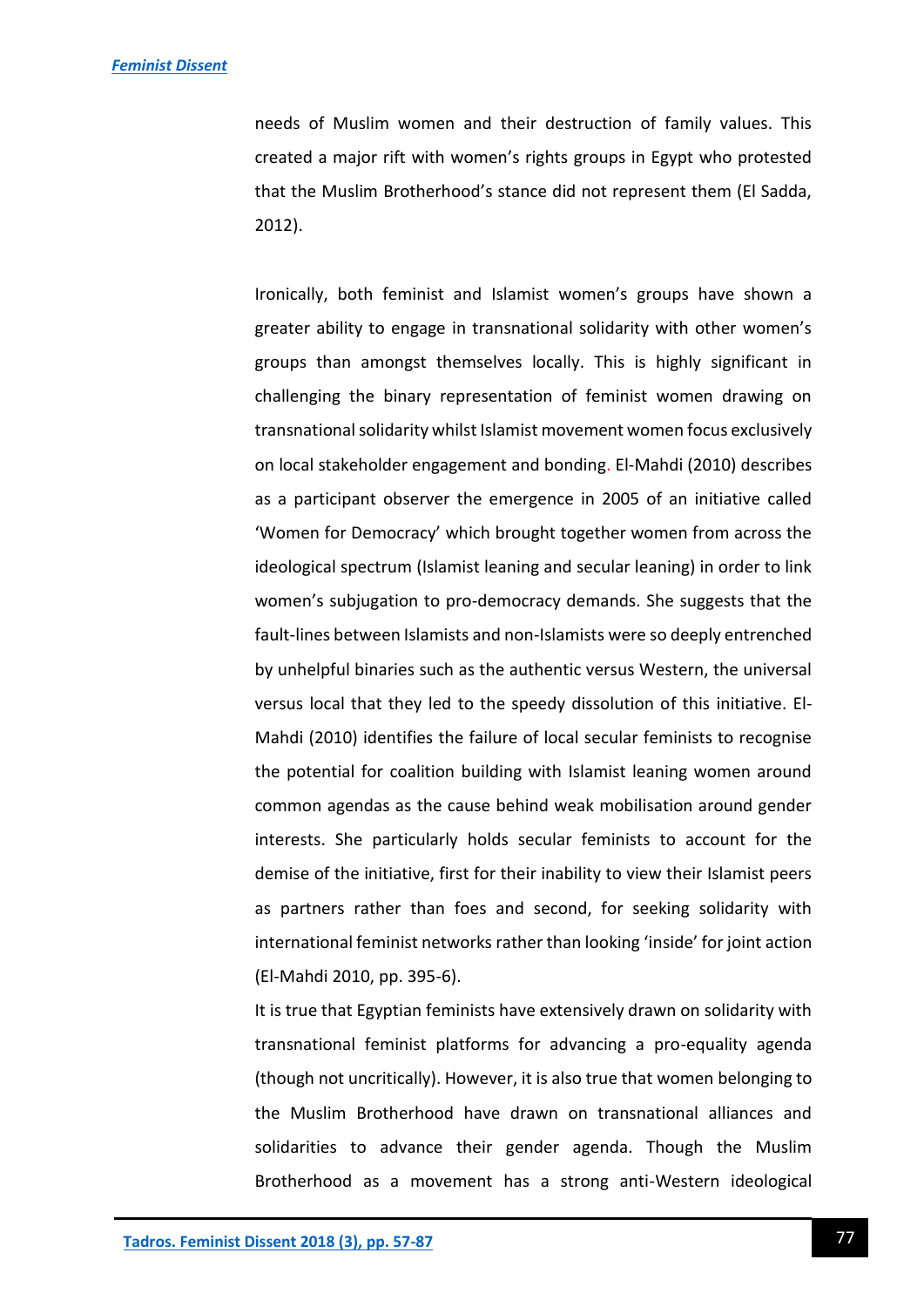standpoint, they have chosen on occasion to forge alliances with American evangelical pro-family groups to counter transnational feminist platforms in the international arena (pers comm Camellia Helmy 2006). Heba Rauf Ezzat, a highly respected thinker<sup>9</sup> notes that the vision of women who endorse an Islamic framework has more in tune with the New Right activists as a counter reaction to feminism (Maumoon 1999, pp. 278-9). On matters pertaining to the family (and against women's equality), and on sexuality and reproductive health, the Muslim Sisters have found more in common with conservative evangelical Christians than with local feminists and activists in Egypt. This challenges the contention that the absence of a local ideologically cross-cutting platform that brings together Islamist women and feminists is because the latter prefer prefer international solidarity over local coalition-building (El-Mahdi, 2010). It is clear that the Muslim Sisters and Islamist women have also sought to build support around a gender agenda at an international level as well. By challenging any simplistic binary constructs of local feminists being outward looking and local women Islamists being inward looking, it becomes possible to explore the wide array of ways in which organised movements make strategic choices about where, when and how to mobilise. This applies as much to Islamic women's mobilisation as it does to their feminist counterparts, be it regionally or internationally.

#### **Conclusion**

The rich scholarship exposing and challenging orientalist interpretive frameworks is to be credited for creating a paradigmatic shift in essentialist constructs of women's agency in the Middle East. This article, however, has argued that other totalising binary constructs need to be exposed and contested if we are to avoid replacing one hegemonic regime of truth with another. Much of the literature critiquing scholarly, media or policy representations of women's agency in the Middle East rest on exposing the normative biases of feminisms towards Islamist movement women. In this article I have reversed the inquiry to interrogate how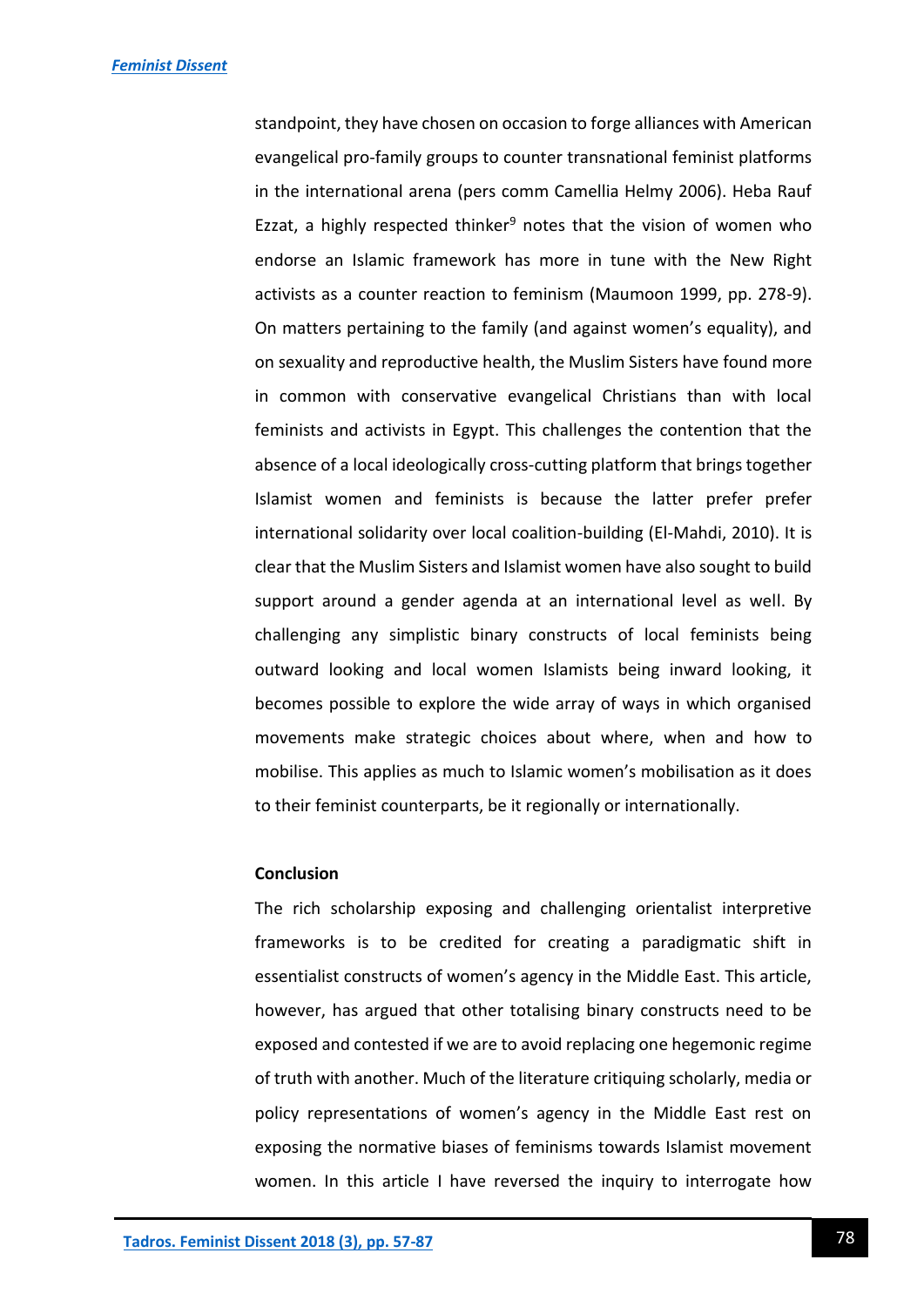Islamic movements frame local feminists and women's rights struggles by exploring one archetype of Islamist movements, the founder of the Muslim Brotherhood and his representation of local women's struggles in the 1920s and 1930s. The article has argued that the binary constructs of feminists as Western, anti-religion and elitist versus non-feminists as authentic and religious can be genealogically traced back to the work of the Muslim Brotherhood. By failing to interrogate the Islamist movements' own constructs of binary framings, some feminist scholarship enforced the same tendency to create reified identities that its critique of orientalism had sought to challenge. The negation of binary constructs in Islamist movement literature served to obfuscate another hegemonic political project - an element of which was the vilification of local feminist struggles. This deliberate or inadvertent oversight of the confluence of the binary framings of orientalist critiques and those of movements such as the Muslim Brotherhood meant that the hegemonic political project of the West was exposed, but not the political project of the Islamists. Such an omission had a major detrimental impact on the representation of local feminist agency which has had to contend with the double whammy of the vilifying discourse of both the Islamists and Western scholars.

The second contention made in the article is that when both Western and non-Western scholars, policy makers and activists represent feminists as secular (proxy for anti-religious) and Islamists as religious (proxy for pious), they distort a complex reality in which these categorisations are often artificial. The Egyptian Feminist Union sought to represent itself as aligned with, and emanating from, its Muslim roots, thereby challenging the binary framing of secular/Western versus religious, authentic framed by El Banna and other leading figures of the Islamic movement. The binary construct depicting women's rights organisations in Egypt as being outward-looking, forging alliances at a transnational level whilst Islamist-leaning movements operate on a national/local level has also been empirically questioned.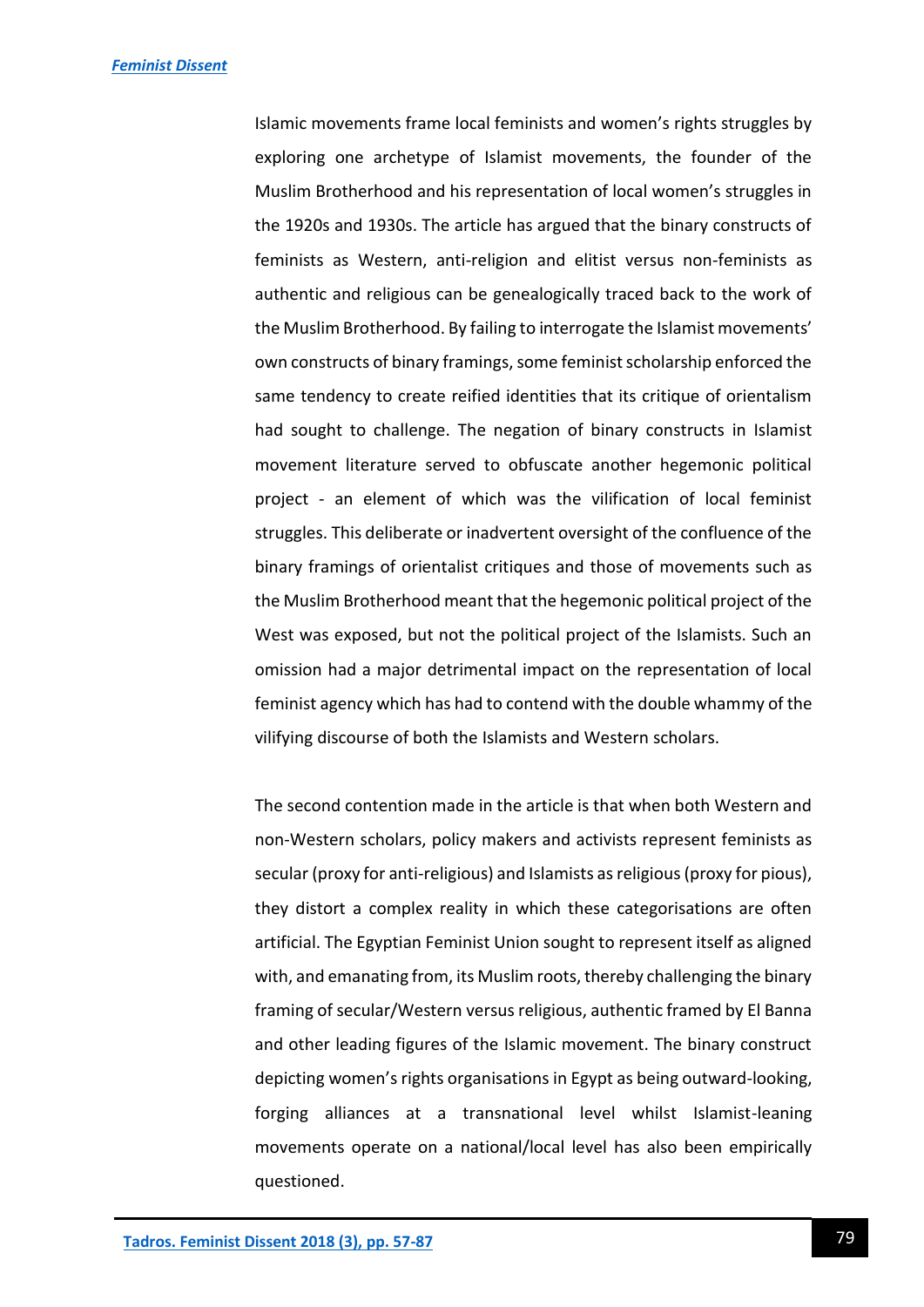While it is true that many feminists groups in Egypt draw on CEDAW as an instrument of appraisal - one that is clearly secular - it is also true that they have drawn extensively on religious and cultural repertoires. Conversely, while it is true that the Muslim Brotherhood has positioned itself as the guardian and upholder of Islam, this has not deterred the Muslim Sisters from publicly allying themselves with conservative Western Christian evangelical forces at key international events. El-Mahdi and Abu-Lughod's (2011) critique of some Egyptian feminists as elite and lacking in grassroots constituencies is to a certain extent well-founded. However, caution is needed not to generalise about feminists and women's rights activists in Egypt. By engaging in the reification of local feminists, such scholarship is feeding into the misrepresentation of feminism by Islamist leaders, starting from the rhetoric of Hassan el Banna to that of the Brotherhood's contemporary leadership.

The third contention has been to empirically interrogate the epistemological approach proposed by Mahmood to disentangle the study of women's collective agency from the broader gender equality agenda. On the one hand, it would be highly reductionist to reduce women's collective action to the women's rights agenda. As the wide array of literature has shown, women may exercise their collective agency to pursue a wide range of issues, underpinned by different visions. An interpretive framework that exclusively explores women's collective agency in terms of gender rights may overlook broader contextual dynamics that are critical for understanding accountability outcomes. For example, authoritarian regimes may endorse women's rights while showing no accountability for the broad spectrum of rights that enable women to exercise their agency, individually or collectively (Tripp 2013, p. 515). On the other hand, when women's collective action influences the expanding or circumscribing of women's rights, it becomes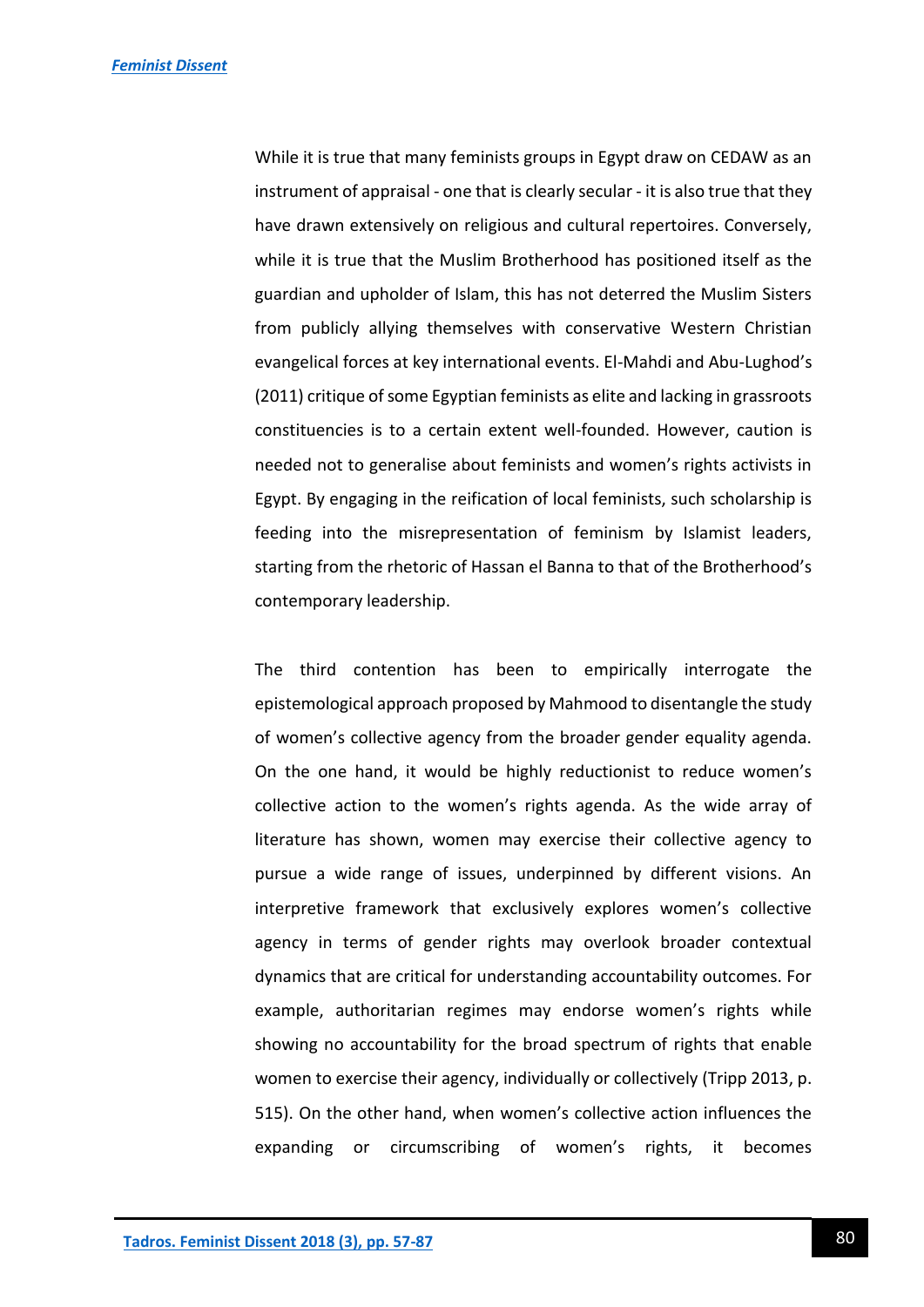epistemologically problematic to disentangle agency from accountability for equality agendas.

The case study selected by Saba Mahmood (2013) to make the plea for epistemologically disassociating agency from rights epitomises this problematique. The very binary constructs premised on vilification and othering that Mahmood attributes to a Western political project are genealogically also prevalent in the early writings of the Muslim Brotherhood - a movement whose leading figures Mahmood acknowledges to be the founders of the women's mosque movement. Stretching from the early days to the contemporary movement, the Muslim Brothers have established a dialectical opposition between platforms that press for more rights for women and their own as advancing a pious Islamic social, economic and political order. The Muslim Brotherhood's ascension to power, albeit for a short period after the ousting of Mubarak, offered an opportunity to test the case that 'rather than calling to change existing laws, Islamic feminists<sup>10</sup> cry for a return to "authentic" Islam, so that both women and men can achieve their full potential' (Osman 2003, p. 77). While the promulgation of a new law extending medical health care for female-headed households was a commendable policy, this was countered by a broader gender strategy that sought to maintain and deepen patriarchal power relations. Gender activism of Islamist movements as described by Abdel-Latif and Ottaway (2007) may have politically empowered its participants but their agendas served to advance policies and practices that entrenched gender unequal power hierarchies.

While this paper engaged with a particular contextual and historical case study, its contentions are relevant for scholars examining the relationship between the dialectics of representation of women's collective agency and gender equality in other settings. The first proposition is the importance of exploring the genealogies of the reification of identities. Historicised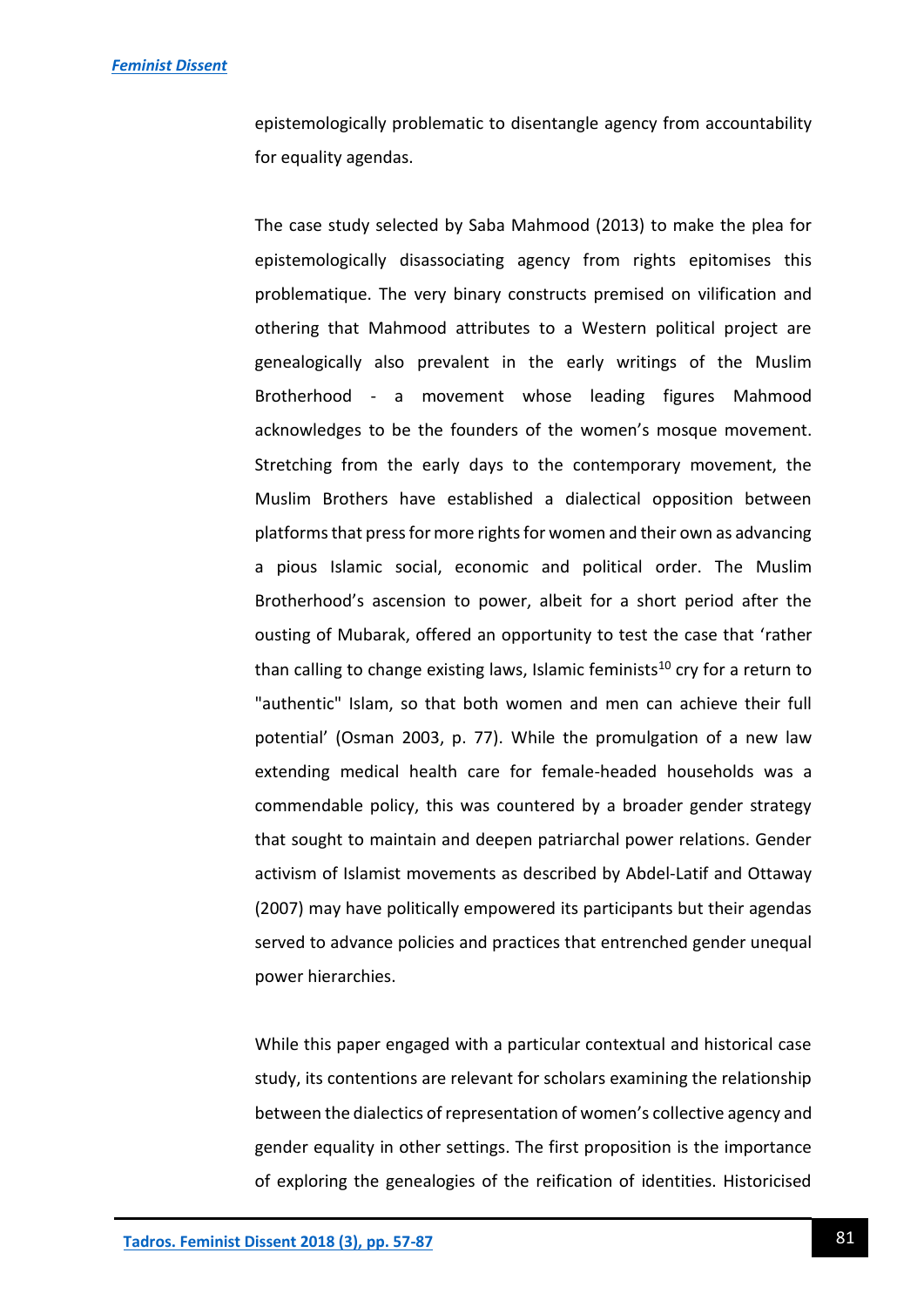and contextualised approaches to unpacking genealogies through situated narratives is key. This enables us to understand the nature of struggles and how the construction of binary frames serve as a function of advancing broader political projects. By examining the genealogies, it is possible to identify the wide array of actors involved in political appropriation of such constructs and how they change over time and space.

The second proposition for future work in this area is the relationship between normative values, prescriptive framings and interpretive frameworks. This article has argued that feminist epistemological notions of clear articulation of standpoint and positionality are analytically useful in unpacking normative values and how they have affected the conceptual and methodological approaches to the topic. However, there remains the question of how to avoid normative values rendering prescriptive rather than analytically open frameworks. What has been proposed here is that examining agency in relation to the dynamic power struggles in which it is being exercised is critical, agency cannot be simply examined in terms of the vision and actions of those exercising it, it has to be relational to other actors in the same context.

The third and final proposition relates to the relationship between agency and accountability in relation to women's identity and gender equality. The article recognises the dangers of reductionist analysis that exclusively analyses women's collective agency through the lens of women's rights, and cautions against the enunciation of any simplistic linear causal relationship between women's collective agency and accountability outcomes for gender equality. At any one point, gender equality outcomes can be attributed to a complex constellation of influences, some of which we can hold actors accountable for their roles and some of which are the unintended outcomes of a confluence of circumstances and dynamics. However, in exploring the plurality and richness of women's collective agency, including those of non-feminist and anti-feminist women, it is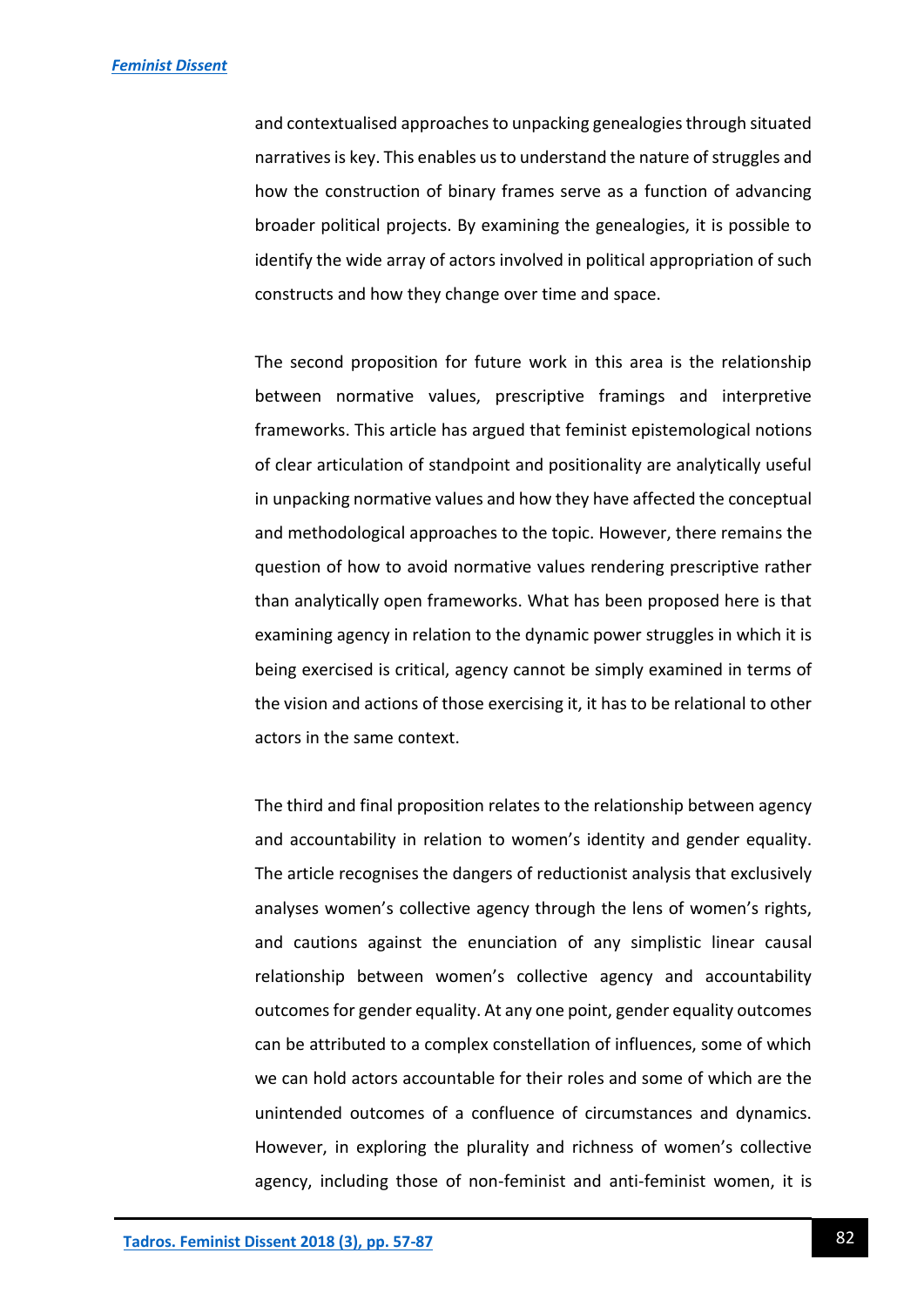equally impossible to dismiss its influence on gender equality outcomes. If for example, one of the purposes of binary framings is to delegitimise the agency and struggle of local feminist actors, then inevitably there are accountability outcomes that cannot be overlooked. Nothing short of a paradigmatic shift is needed here - not to reverse the gains of exposing orientalism - but to recognise ways in which the creation of counterframings for challenging imperialist projects may inadvertently hurt local struggles for gender equality if they create new binaries and reified identities.

**Professor Mariz Tadros** obtained her doctorate from Queen Elizabeth House, University of Oxford in 2004. She is an IDS Research Fellow specialising in the politics and human development of the Middle East. She convenes the Coalition on Religious Equality and Inclusive Development (CREID), launched in November 2018, and is also the co-leader of the IDS Power and Popular Politics Cluster, and currently Co-Director of the DFIDsupported RPC on Action for Empowerment and Accountability. She has authored over one hundred publications, and her books include: *Resistance, Revolt, and Gender Justice in Eg*ypt, *The Muslim Brotherhood in Contemporary Egypt: Democracy Redefined or Confined?* and *Copts at the Crossroads: The Challenges of Building an Inclusive Democracy in Contemporary Egypt*.

### **References**

Abdel-Latif, O. & Ottaway, M. (2007) *Women in Islamist movements: towards an Islamist model of women's activism.* Carnegie Papers 2, Washington DC: Carnegie Endowment for International Peace.

Abu-Lughod, L. (2013) *Do Muslim women need saving?* MA Thesis, Harvard University Press.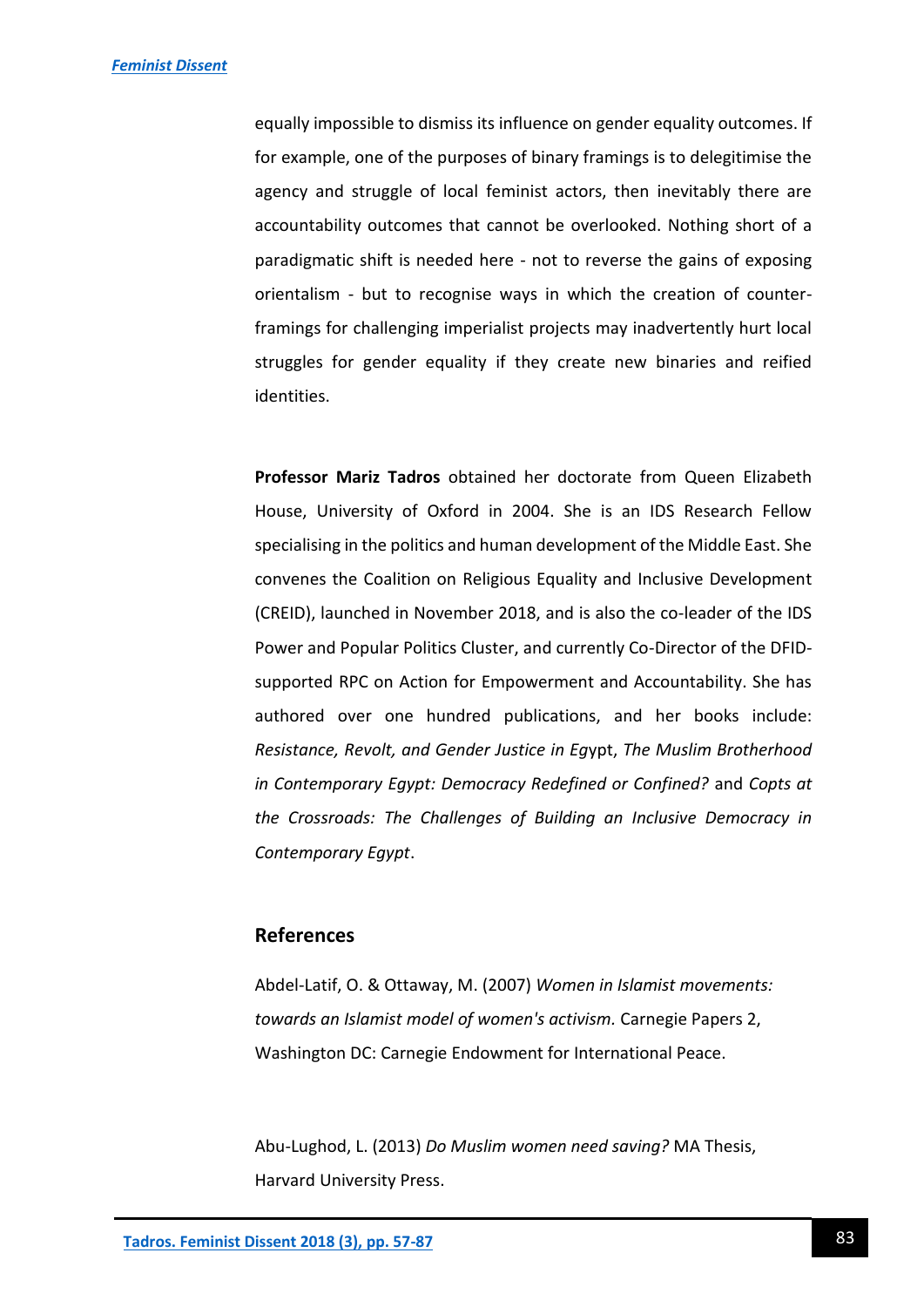Al-Ali, N. (2000*) Secularism, gender and the state in the Middle East: the Egyptian women's movement*. Cambridge: Cambridge University Press.

Amin, G. (ed.) (2006a) *Min Tourath Al Imam Al Banna Al Islah Al Ijtema`I* [From the Imam El Banna's heritage: social reform]. Cairo: Eldaawa Publishers (in Arabic).

Amin, G. (2006b) *Door Al Ikhwan Al Muslimeen fi Mujtama` al misri min 1938-1945* [the role of the Muslim Brotherhood in Egyptian Society 1938- 1945].Cairo: Eldaawa Publishers (in Arabic).

Amin, G. (2003) *Al Ikhwan Wal Moujtam'a Al Misri Wal Dawli Min Fatrat 1928-1938* [The Muslim Brotherhood and Egyptian and international society from 1928-1938]. Cairo: Eldaawa Publishers (in Arabic).

Badran, M. (2005) Between secular and Islamic feminism/s: reflections on the Middle East and beyond. *Journal of Middle East Women's Studies*,  $1(1): 6-28.$ 

Badran, M. (1995) *Feminists, Islam, and nation: gender and the making of modern Egypt*. Princeton, NJ: Princeton University Press.

Bibars, I. (2001) *Victims and heroines: women, welfare, and the Egyptian state*. New York: Palgrave.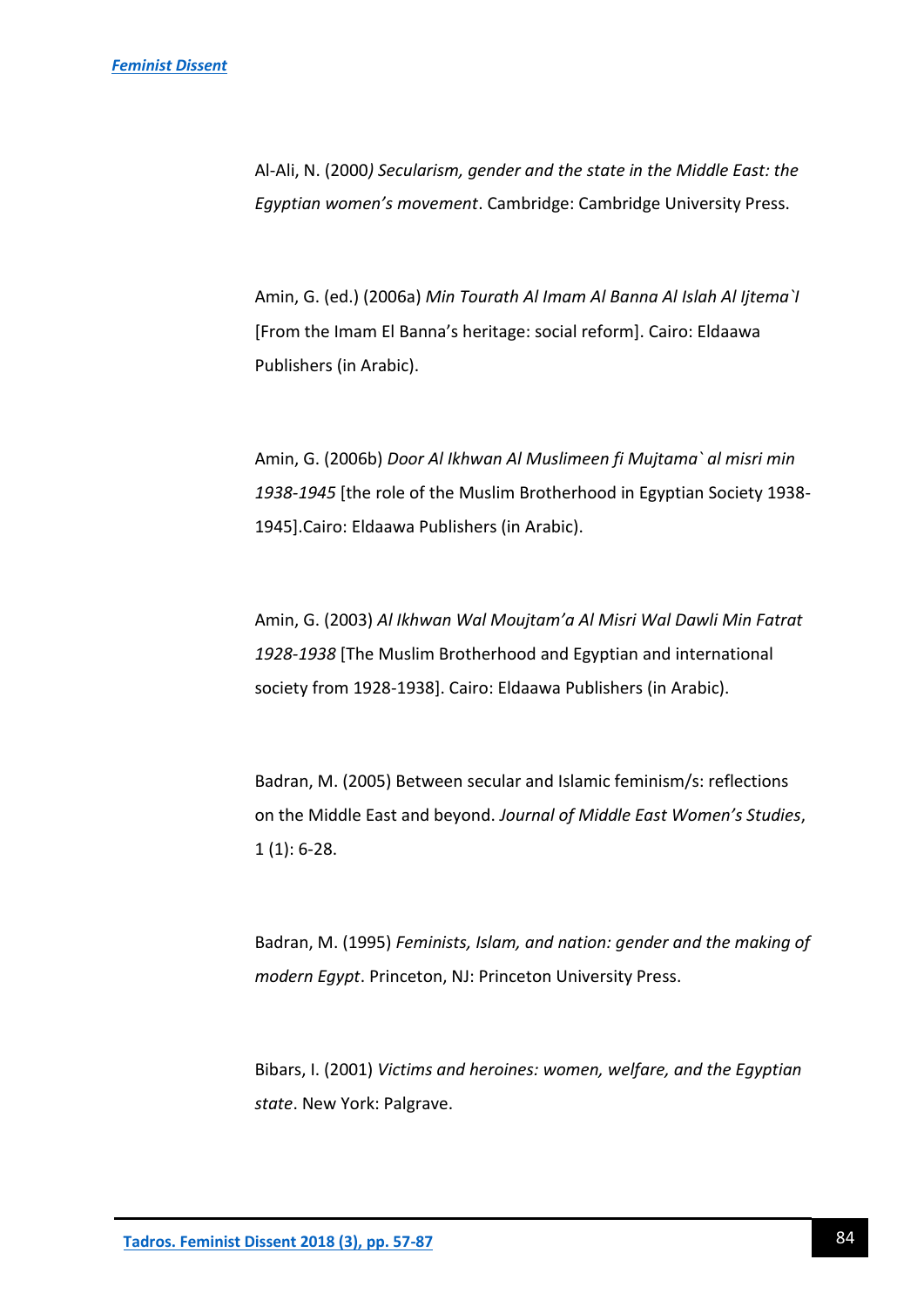Cooke, M. (2001) *Women claim Islam*. London: Routledge.

El-Mahdi, R. (2010) Does political Islam impede gender-based mobilization? The case of Egypt, totalitarian movements and political religions. *Politics, Religion & Ideology*, 11 (3-4): 379-96.

El-Mahdi, R. & Abu-Lughod, L. (2011) Beyond the "woman question" in the Egyptian Revolution, *Feminist Studies*, 37 (3): 683-91.

Elsadda, H. (2012) Women's rights activism in post-January 25 Egypt: combating the shadow of the First Lady syndrome in the Arab world. *Middle East Law and Governance*, 3 (1-2): 84-93.

Fox, J. (2007) *Accountability politics: power and voice in rural Mexico*. Oxford: Oxford University Press.

Hatem, M. (2013) Gender and counterrevolution in Egypt. *Middle East Report*, 268: 10-17.

Joshi, A. (2007) Producing social accountability? The impact of service delivery reforms. *IDS Bulletin*, 38 (6): 10-17.

Karam, A. (2002) Islamisms and feminism in Egypt: three generations of women's perspectives. In: Bacchetta, P. & Power, M. eds. *Right-wing women from conservatives to extremists around the world*. New York: Routledge: 225-44.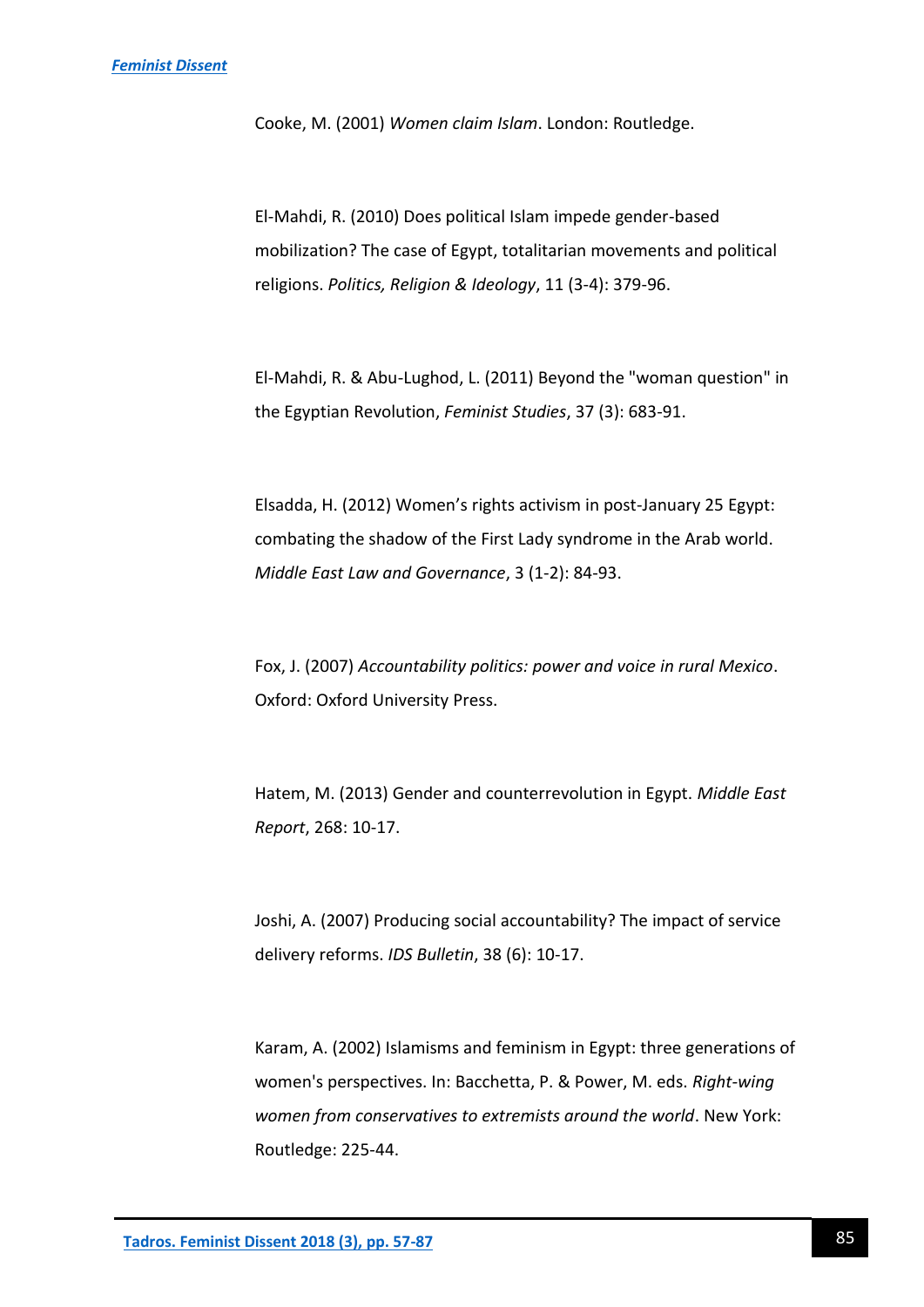Mahmood, S. (2012) *Politics of piety, the Islamic revival and the feminist subject*. New Jersey: Princeton University Press.

Maumoon, D. (1999) Islamism and gender activism: Muslim women's quest for autonomy. *Journal of Muslim Minority Affairs*, 19 (2): 269-83.

Osman, G. (2003) Back to basics: The discourse of Muslim feminism in contemporary Egypt. *Women and Language*, 26 (1): 73-8.

Phillips, A. (2010) *Gender and culture*. Cambridge: Policy.

Sholkamy, H. (2012) The jaded gender and development paradigm of Egypt. *IDS Bulletin*. 43 (1): 94-8.

Tadros, M. (2017) Does revolutionary politics reconfigure Islamist women's agency organizationally? The case of the Muslim Sisters of the Muslim Brotherhood in Egypt (1928-2013). *Feminist Dissent*. 2: 85-114.

Tadros, M. (2016) *Resistance, revolt and gender justice*. New York: Syracuse University Press.

Tadros, M. (2012) *The Muslim Brotherhood in contemporary Egypt: democracy redefined or confined?* London: Routledge.